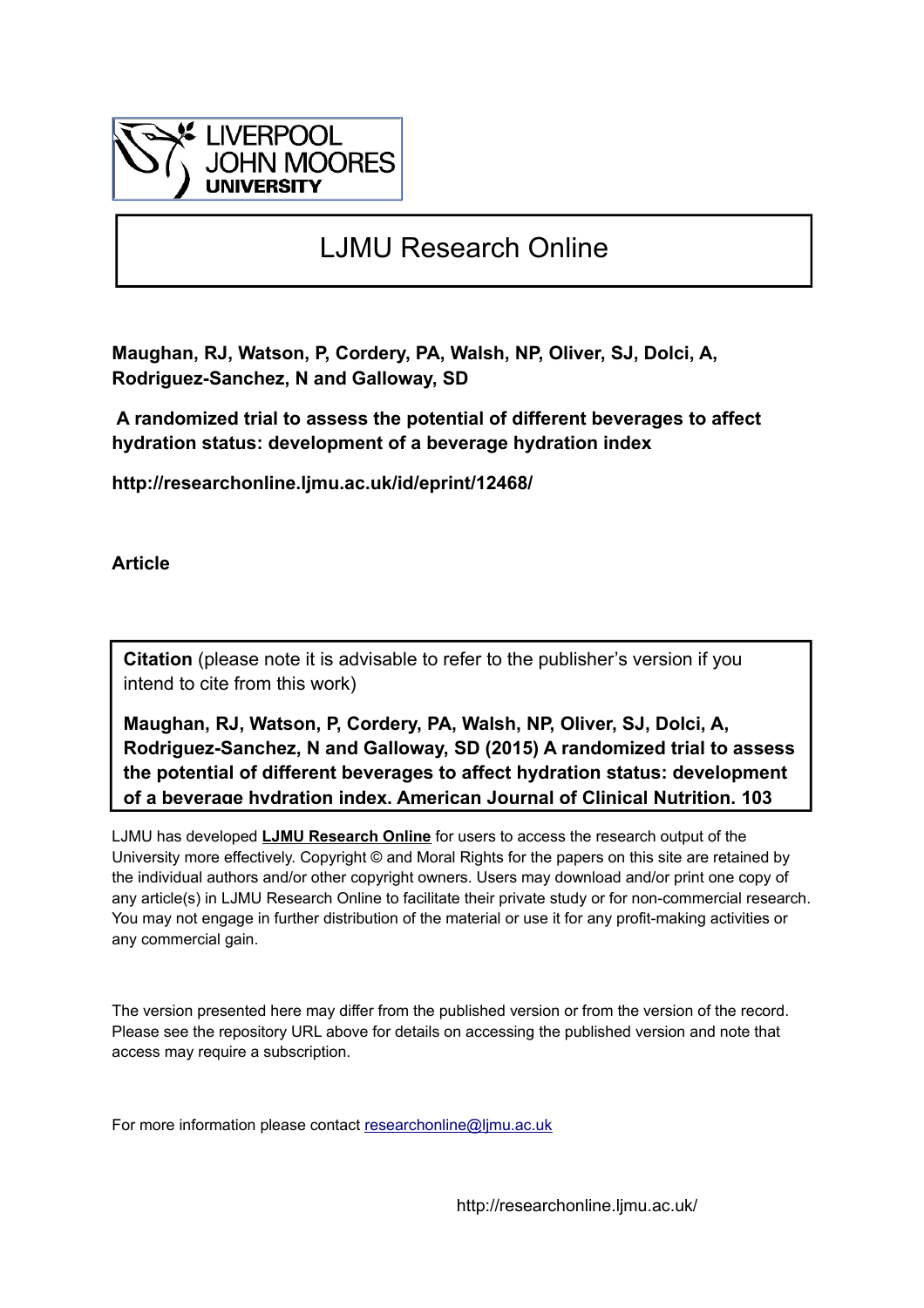**This article was accepted in its current form to American Journal of Clinical**

**Nutrition on 24th November 2015. First published online December 23rd**

## **2015.doi:10.3945/ajcn.115.114769**

A randomized trial to assess the potential of different beverages to affect hydration

status: development of a beverage hydration index.

Ronald J Maughan, Phillip Watson, Philip AA Cordery, Neil P Walsh, Samuel J Oliver, Alberto Dolci, Nidia Rodriguez Sanchez, Stuart DR Galloway.

School of Sport, Exercise and Health Sciences, Loughborough University, Loughborough, Leicestershire, LE11 3TU, United Kingdom (RJM, PW, PAAC); School of Sport, Health and Exercise Sciences, Bangor University, Bangor, Gwynedd, Wales, LL57 2PZ, United Kingdom (NPW, SJO, AD) and School of Sport, University of Stirling, Stirling, FK9 4LA, United Kingdom (NRS, SDRG).

# **PubMed indexing**; Maughan

Watson **Cordery** Walsh **Oliver Dolci** Rodriguez Sanchez **Galloway** 

**Corresponding Author:** Professor Ronald J Maughan School of Sport, Exercise and Health Sciences, Loughborough University, Loughborough, Leicestershire, LE11 3TU, United Kingdom Tel: +44 (1509) 226302 Email: r.j.maughan@lboro.ac.uk

**Source(s) of support:** This study was funded by a grant from the European Hydration Institute (EHI)

**Running head:** Development of a beverage hydration index

**Clinical Trial Registration:** ISRCTN13014105, DOI 10.1186/ISRCTN13014105

## **Abbreviations:**

BHI – beverage hydration index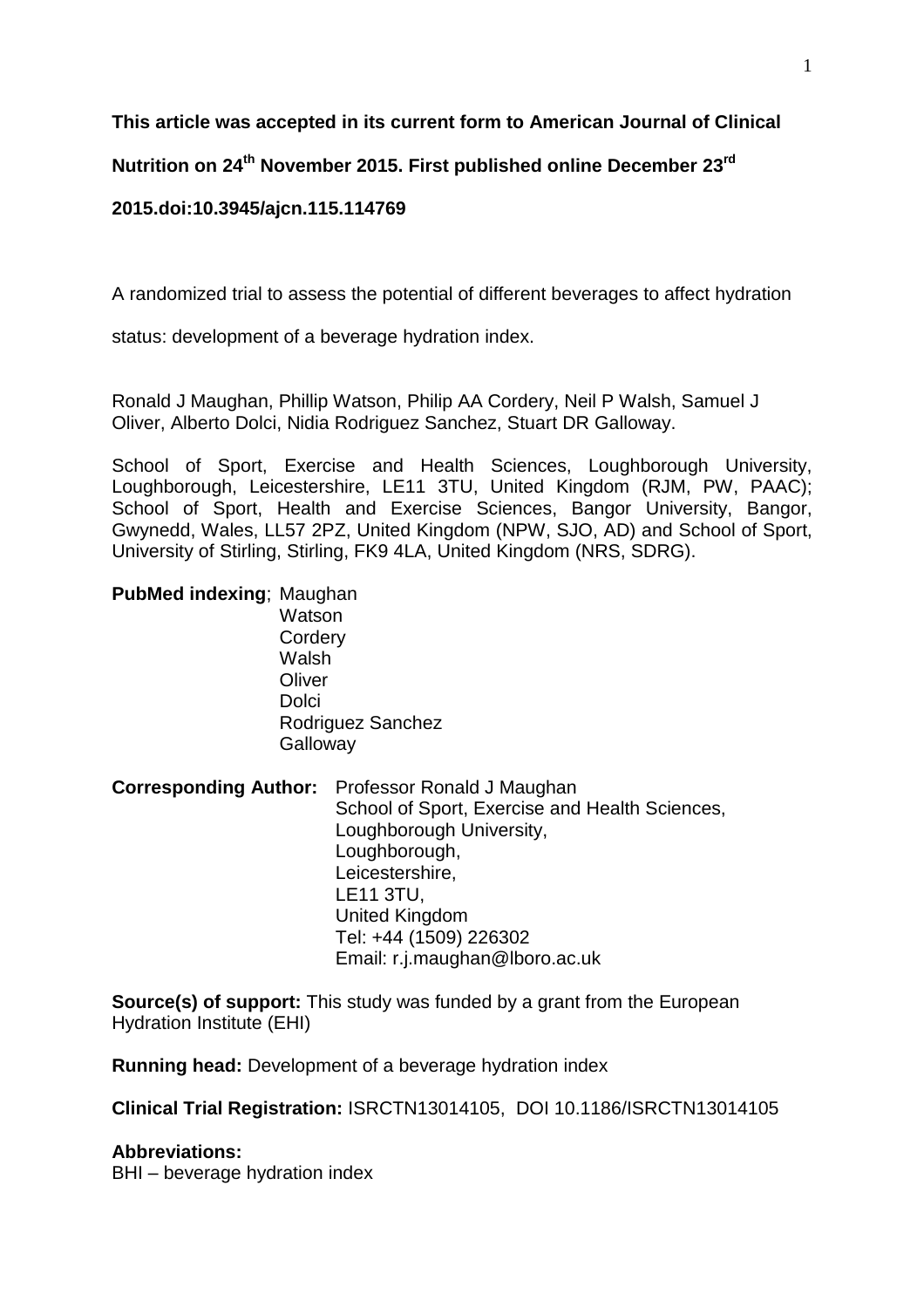ORS – oral rehydration solution ICC – intra -class correlation coefficient ANOVA – analysis of variance Na – sodium K – potassium AVP – arginine vasopressin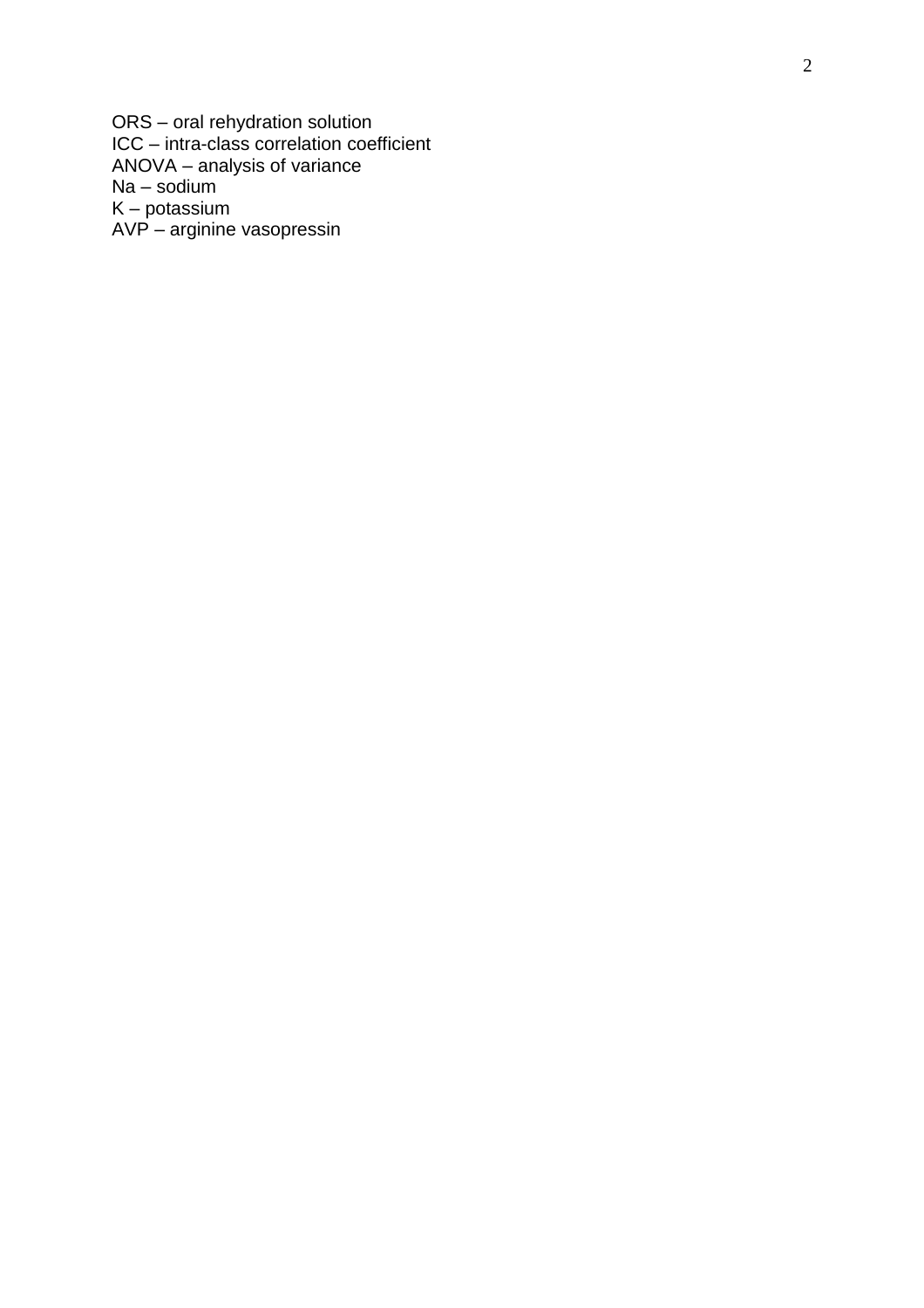**Abstract**

 Background: Identification of beverages that promote longer term fluid retention and maintenance of fluid balance is of real clinical and practical benefit in situations where free access to fluids is limited, or when frequent breaks for urination are not desirable. The post-ingestion diuretic response is likely to be influenced by several beverage characteristics including the volume ingested, energy density, electrolyte content, and the presence of diuretic agents. Objective: This study investigated the effects of 13 different commonly-consumed drinks on urine output and fluid balance when ingested in a euhydrated state, with a view to establishing a beverage hydration index (BHI; i.e. volume of urine produced after drinking expressed relative 11 to a standard treatment [still water]) for each beverage. Design: Each subject (n=72, euhydrated and fasted males) ingested 1 L of still water or one of three other commercially-available beverages over a period of 30 minutes. Urine output was then collected for the subsequent 4 h. The BHI was corrected for water content of drinks and was calculated as the amount of water retained at 2 h after ingestion, relative to that observed following ingestion of still water. Results: Total urine masses (mean (SD)) over 4 h were smaller than the still water control (1337(330) g) after oral rehydration solution (ORS, 1038(333) g, P<0.001), full-fat milk (1052(267) g, P<0.001) and skimmed milk (1049(334) g, P<0.001). Cumulative urine output at 4 h after ingestion of cola, diet cola, tea, cold tea, coffee, lager, orange juice, sparkling water and a sports drink were not different from the response to water ingestion. The mean BHI at 2 h was 1.54(0.74) for ORS, 1.50(0.58) for full-fat milk, and 1.58(0.60) for skimmed milk. Conclusions: BHI may be a useful measure to identify the short-term hydration potential of different beverages when ingested in a euhydrated state.

**Keywords**: fluid balance, dehydration, rehydration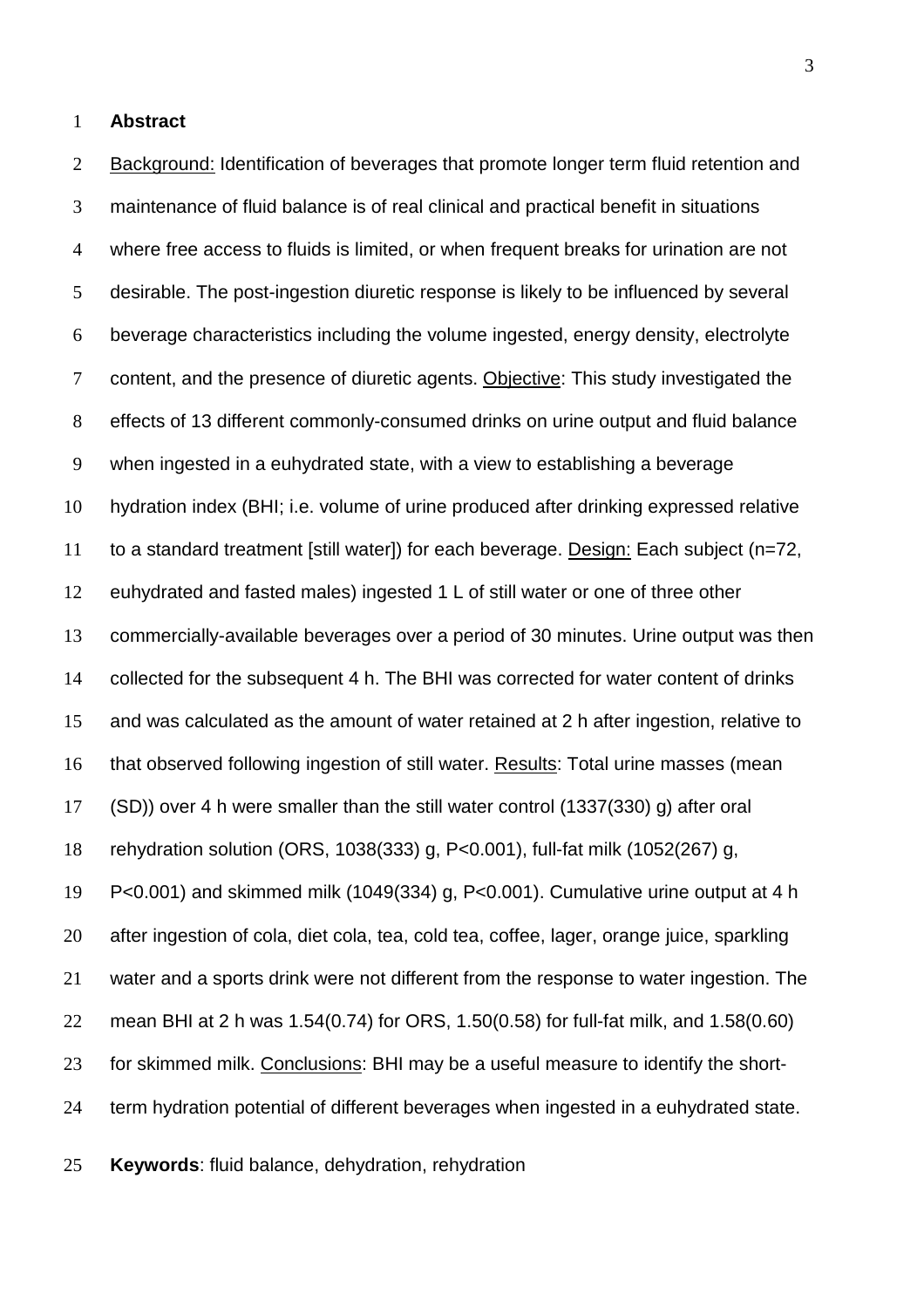## **Introduction**

 Water intake is episodic, while losses are continuous. Under normal free-living conditions, homeostatic mechanisms mean that body water balance fluctuates over the course of a normal day, but generally returns to the same point over a 24-hour cycle (1). Consequently large fluid deficits are uncommon for the majority of the population, but knowledge of beverages that can maintain hydration status over a longer period may be of interest to those who wish to stay hydrated in situations where free access to fluid is limited or when frequent breaks for urination are not desirable (2, 3, 4, 5). While several studies have examined the effectiveness of beverages for post-exercise rehydration (6), the protocols employed do not represent a common situation for the majority of the population. Thus identification of beverages that promote longer term fluid retention, and maintenance of fluid balance for prolonged periods, under euhydrated conditions would be of real clinical and practical benefit.

 An adequate daily water intake is defined in the US by the Institute of Medicine (7) at 42 3.7 L for men and 3.0 L for women, and in Europe by the European Food Safety Authority (8) as 2.5 L for men and 2.0 L for women. The distribution of fluids over the course of the day and their composition may, however, also be important in determining how well an individual is able to maintain an adequate hydration status. The volume and composition of ingested drinks has a strong influence on the rates at which they empty from the stomach and are absorbed in the small intestine, thus affecting their entry into the body water pool (9). Beverage components are also metabolised and excreted on different time scales (9). These various factors are likely to result in different hydration status profiles in the first few hours after ingestion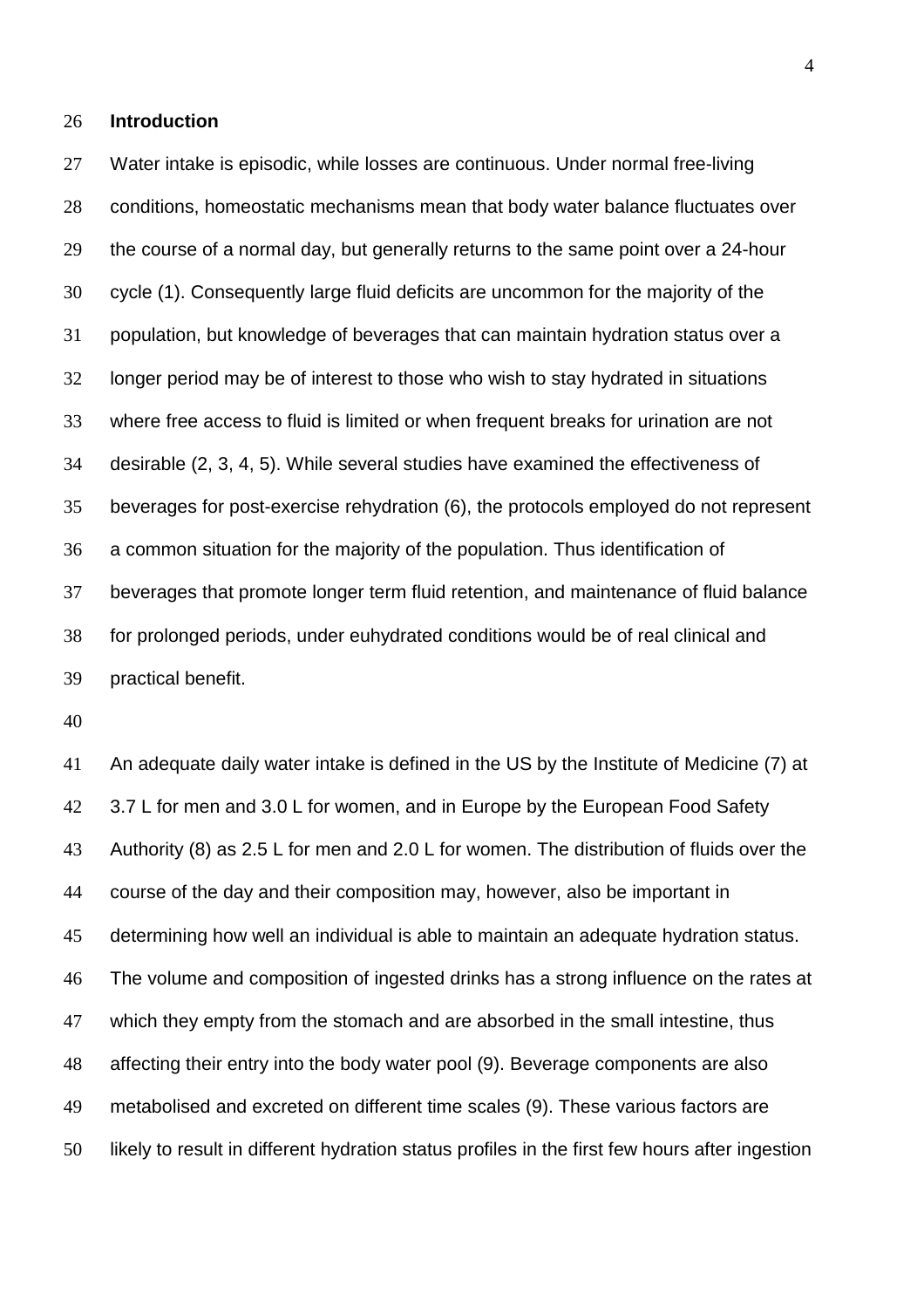of different beverages. It should therefore be possible to assign a Beverage Hydration Index (BHI) to each drink that will define the hydration response to any particular drink, in much the same way as the glycemic index defines the blood glucose response to ingestion of foods (10). In the case of a BHI, the cumulative volume of urine passed over a fixed period of time is in effect the area under the curve for renal water excretion. The urine volume passed relative to a standard treatment (still water) can therefore be calculated as the BHI of a beverage.

 Therefore, the aim of the present study was to assess fluid balance responses to the ingestion of a fixed volume of commonly-consumed beverages ingested when in a euhydrated state, with a view to establishing the feasibility of a BHI. We hypothesized that drinks containing a high electrolyte content or high energy content would have greater fluid retention and thus a higher BHI compared to plain water. Conversely, drinks containing nutrients with known diuretic actions, such as alcohol and caffeine, may have lower BHI values.

| 68 | <b>Methods</b> |
|----|----------------|
|----|----------------|

*General Study Design*

 Three separate laboratories (Loughborough, Bangor and Stirling) collaborated to test 72 recreationally active, healthy males. Ethics approval for the study was obtained separately from the Ethics Committees of the three Institutions involved.

A randomization table was generated based on each participant undertaking a

maximum of four experimental trials, which included water plus three other test drinks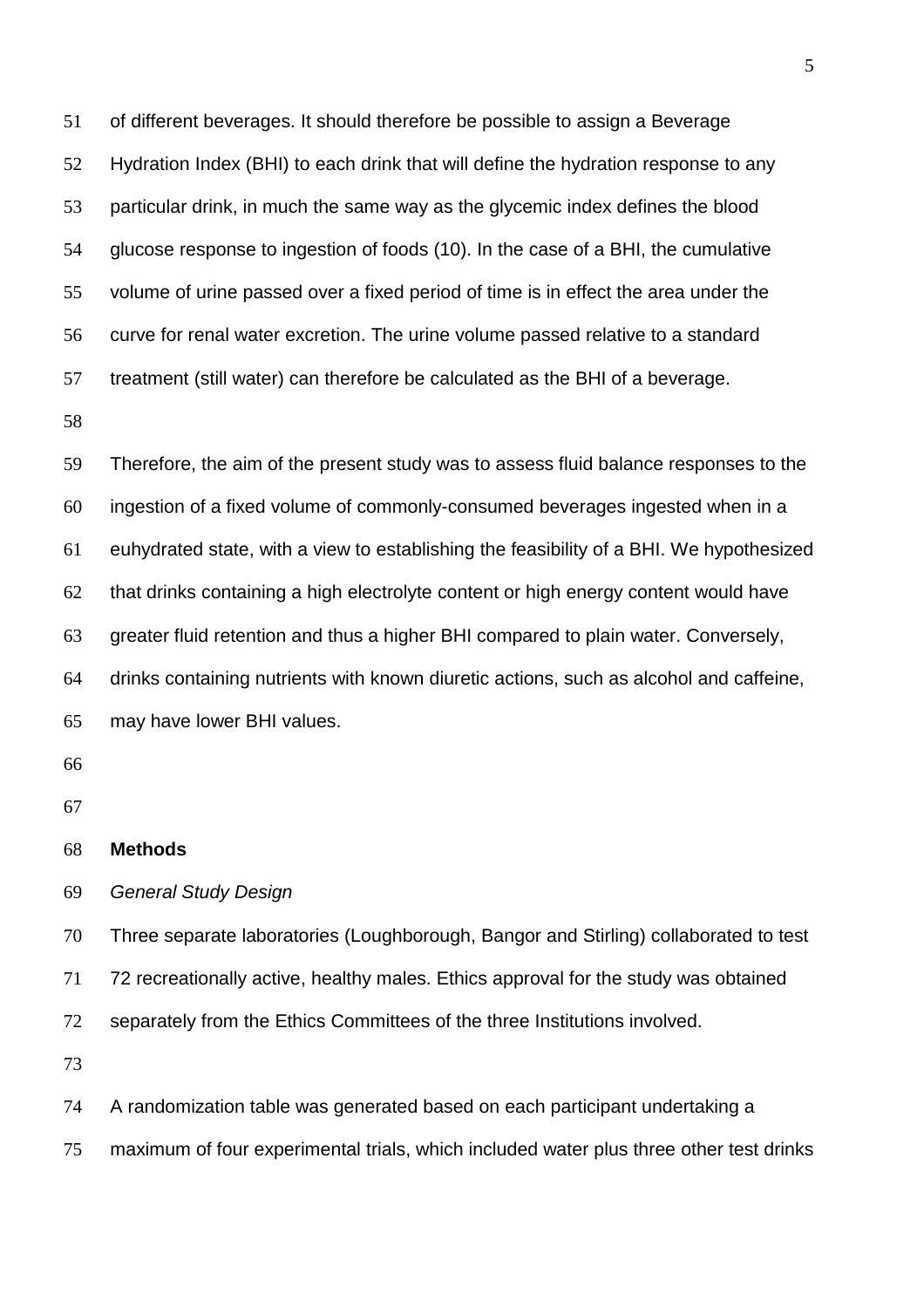administered in a randomized fashion, and was based upon each experimental site assessing all available test drinks (www.randomization.com). Rehydration study data (11, 12) informed the sample size estimates and indicated a minimum sample size for each test drink of n=12. Although not a cluster randomized trial we factored in an additional sample size weighting to account for possible increased variance due to data collection across three different sites. The final sample size estimate based on 80% power with mean total urine output of 900 ml, pooled SD of 300 ml, and a mean difference detectable of 220 ml at an alpha level of 0.05 required a total of n=15 84 observations per drink. We therefore aimed to recruit n=30 at each site and allowing for loss to follow-up this ensured completion of n=24 at each site, giving n=17 observations on any given test drink.

#### *Pre-Trial Standardization/Exclusion criteria*

 At each site; 24 healthy, physically active men between 18 and 35 years old were recruited. For the total sample of n=72 the mean (SD) characteristics were: age 24 (4) y; height 178 (6) cm; body mass 77.3 (9.9) kg; water intake 2.0 (0.8) L/d: **Table 1**). Those with a history of cardiovascular, renal, musculo-skeletal or metabolic diseases, as determined from a pre-participation health screen questionnaire, were excluded. As body mass was used as an index of euhydration, those currently undertaking an energy-restricted diet and/or exercise plan were also excluded. Participants were asked to record their diet including their fluid intake (household measures technique) as well as any exercise performed, in a diary over the 2 days before the first trial and asked to replicate this before their subsequent visits. Participants were also asked not to perform any strenuous exercise or consume alcoholic beverages in the 24 h preceding all trials.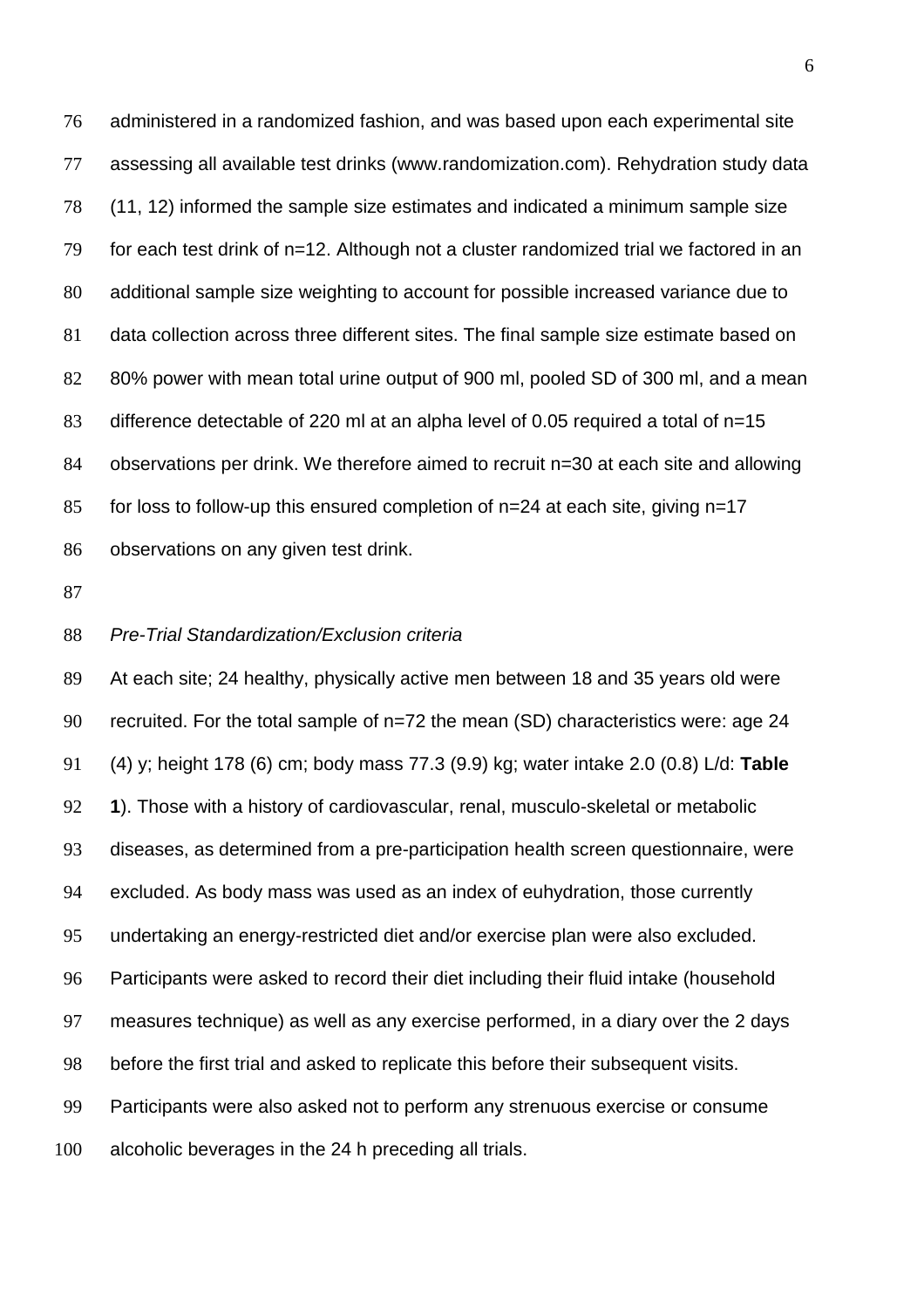## *Experimental Procedures*

 Following an overnight fast, of at least 8 h, participants emptied their bladder upon waking; retaining an aliquot in a sterile collection tube. One hour before arriving at the laboratory, volunteers were instructed to consume 500 ml of still water (Highland Spring™, Perthshire, UK) over the course of 15 minutes. Upon arrival in the laboratory, volunteers remained seated in a comfortable environment for 10 minutes. A single 5 ml blood sample was collected via venipuncture from an antecubital vein and blood was dispensed into a serum tube. Participants were then asked to void their bowels and bladder before measurement of near-nude body mass (underwear only) to the nearest 50 g behind a screen. Approximately 30 minutes after arrival at the laboratory participants then ingested 1 L of the assigned test drink over a period of 30 minutes (4 equal volumes administered 7.5 min apart). A fixed volume, rather than a volume relative to body mass, was chosen as most drinks are served and ingested in containers of a standard volume. Participants were asked to empty their bladder at the end of the drinking period and again at the end of each hour of the study period. If a participant requested to pass urine before the hour was complete, this was collected and then added to any further urine produced at the end of the corresponding hour. After the final urine sample was collected, near-nude body mass was recorded once again.

## *Drinks and drink preparation*

 Each participant consumed still water (Highland Spring™, Perthshire, UK) and three of the following drinks in a randomized, counter-balanced order: sparkling water (Highland Spring™, Perthshire, UK), cola (Coca-Cola®, Uxbridge, UK), diet cola (Diet Coke®, Uxbridge, UK), sports drink (Powerade®, Coca-Cola®, Uxbridge, UK),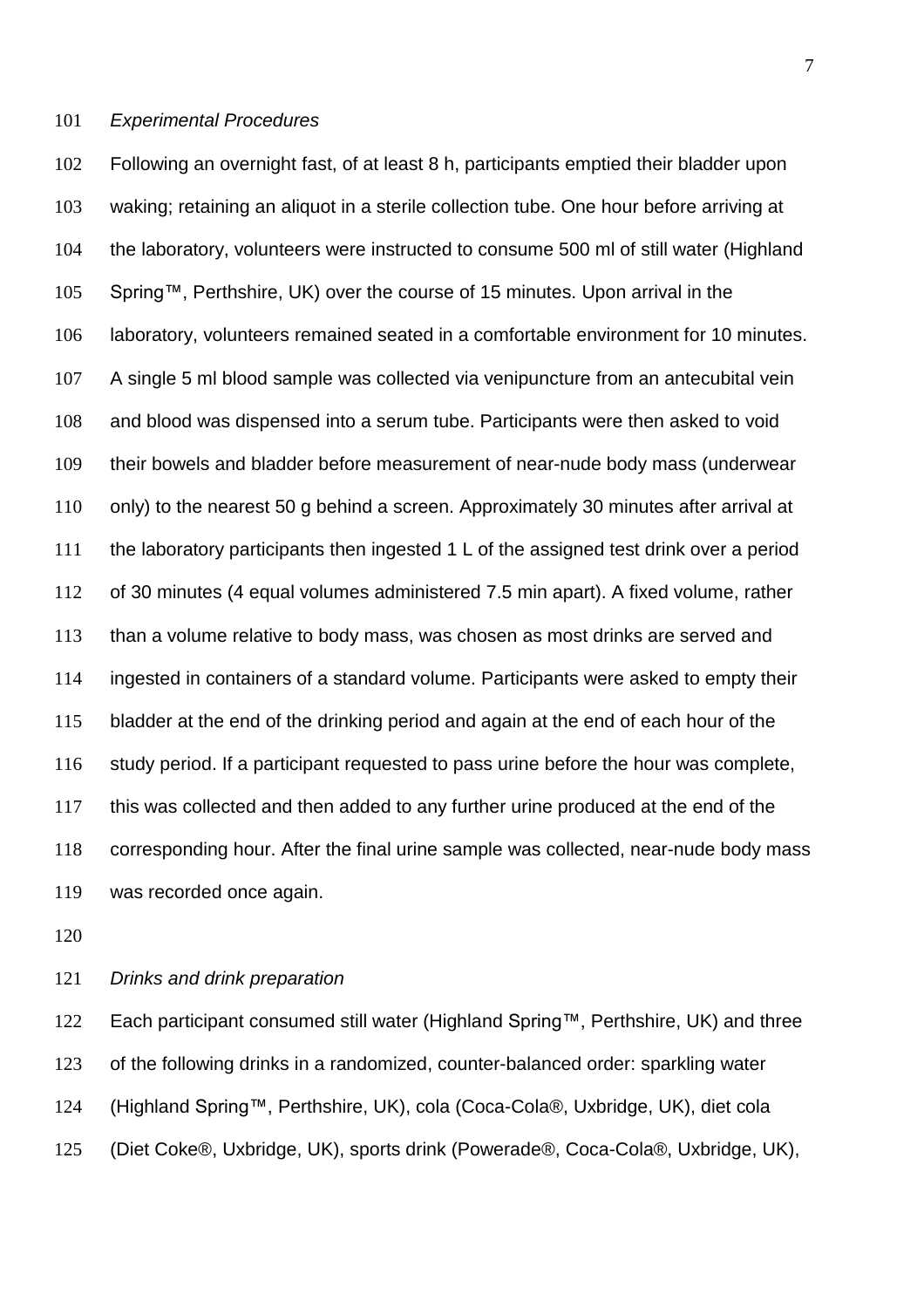oral rehydration solution (ORS: Dioralyte™, Sanofi. One, Surrey, UK), orange juice (Tesco Everyday Value, Hertfordshire, UK), Lager beer (Carling®, Staffordshire, UK), hot black coffee (Nescafe® Original, York, UK), hot black tea (PG tips®, Unilever, London, UK), cold black tea (PG tips®, Unilever, London, UK), full fat milk (3.6% fat; Tesco, Hertfordshire, UK) or skimmed milk (0.1% fat; Tesco, Hertfordshire, UK). The nutrient composition of the test drinks is presented in **Table 2**.

 All cold drinks were stored at standard refrigerated temperature (4-6ºC) until serving. Tea, coffee and ORS were prepared according to manufacturer's instructions, being prepared with still water (Highland Spring™ still water). Hot black coffee and black tea were brewed with freshly boiled still water (Highland Spring™ still water) and served at 60ºC, with the temperature being maintained in a hot water bath. Cold black tea was brewed in the same manner, then stored and served at 4-6ºC. The ORS was prepared and stored, and also served at 4-6°C. A 5 ml sample of each drink preparation was aliquoted into plain tubes. All drinks were tested for osmolality, sodium (Na) and potassium (K) after preparation within 48 h and 5 days after collection, respectively.

## *Urine and Serum Analysis*

145 All urine collected during the study was passed into a 1 L plastic container. The volume of each urine pass was determined by measuring the mass on an electronic 147 balance (to the nearest 0.1 g), with the mass of the empty plastic container subtracted to enable the estimation of urine volume. From each urine sample a 5 ml aliquot was dispensed into a plain screw-capped tube. This was stored at 4˚C for the analysis of urine osmolality, sodium (Na) and potassium (K) concentrations. Urine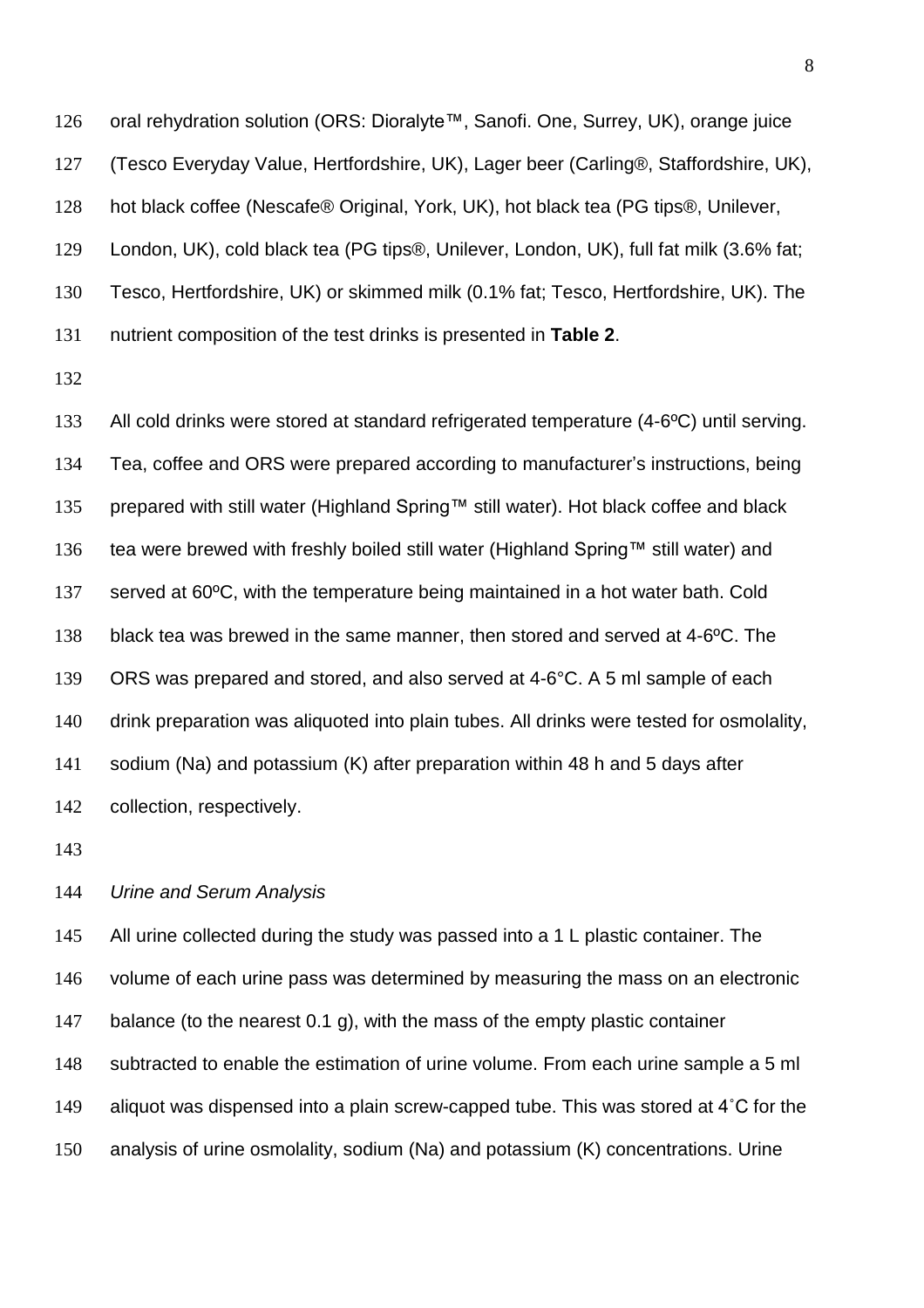and serum osmolality was measured in duplicate using freezing-point depression method (either Gonotec Osmomat, Berlin, Germany or Advanced Instruments, MA, USA) within 48 h of collection. Urine Na/K concentrations were measured in duplicate using flame photometry (Corning Flame Photometer, Cambridge, UK) within 5 days of collection. Collection, handling and storage of urine and serum were in accordance with the Human Tissues Act. Stored samples were discarded once satisfied analysis was completed.

 Whole blood in the serum tube was allowed to stand for 1 h at room temperature to clot before centrifugation (10 min, 4ºC, 2000-3000 g). Serum was then dispensed into an appropriate storage tube (e.g. eppendorf) and stored at 4ºC for measurement of osmolality.

 To help ensure consistency in the data analyzed across sites, seven independently prepared quality control solutions were also analyzed in replicates of ten by each research group. These contained undisclosed concentrations of Na/K and a measured osmolality. Two-way random effects intra class correlation coefficient analysis (ICC) suggested good agreement between the different institutions for osmolality, Na/K analysis where ICC were all 0.999 or greater. In addition, Bland- Altman limits of agreement analysis indicated that bias between any two institutions was less than 2% for osmolality, less than 1% for Na and less than 2% for K.

*Data and statistical analysis*

 Participant characteristics, pre-trial participant preparation and urine responses to the still water trial from each institution were initially compared by an ordinary one-way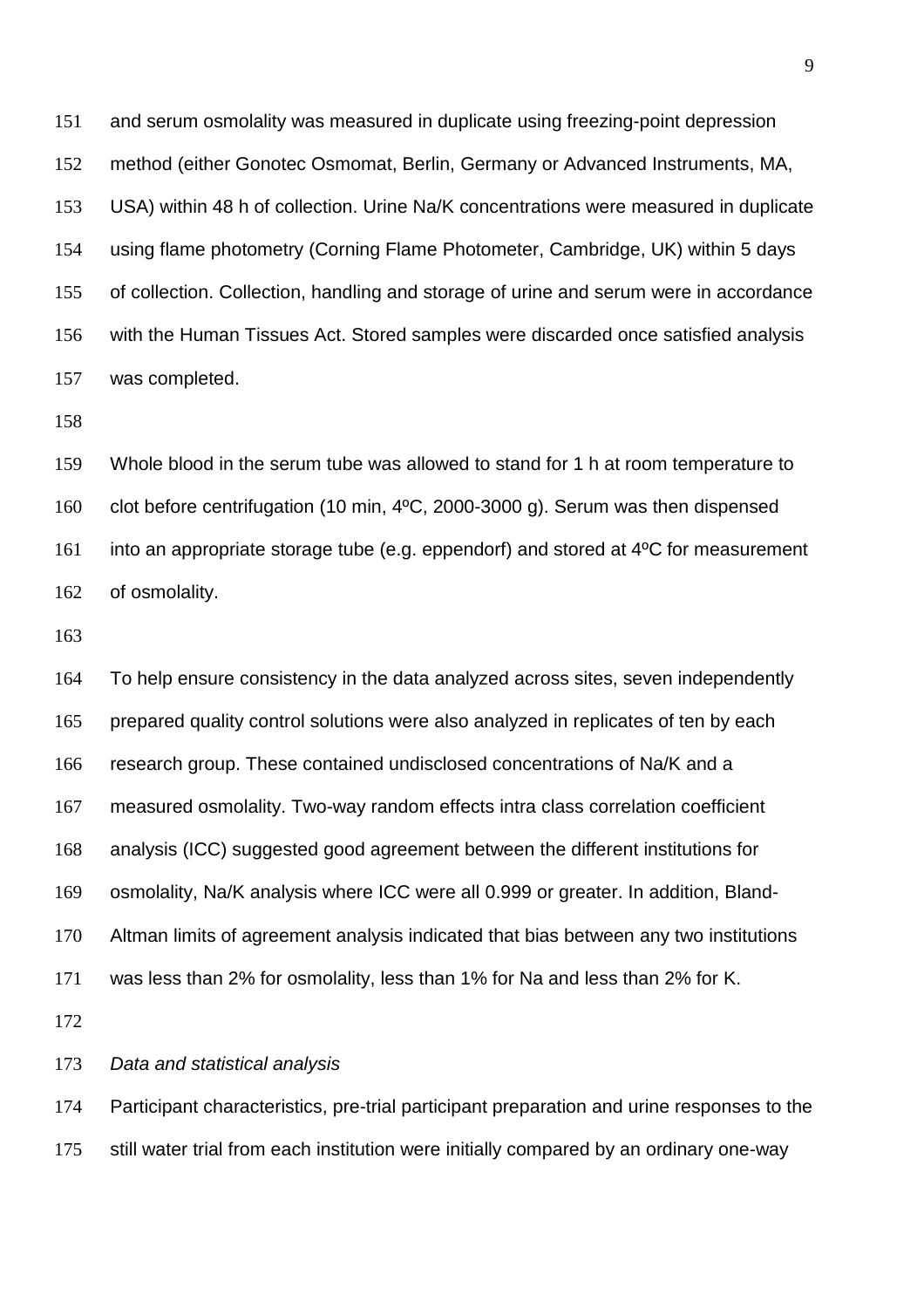analysis of variance (ANOVA). To confirm that hydration status was similar before each trial, serum and urine osmolality were compared between drinks by repeated measures ANOVA.

 The main outcome measure was cumulative urine mass after ingestion of each drink. This was also expressed as a BHI for each beverage by dividing each individual's cumulative urine mass after still water with cumulative urine mass for each other test drink consumed. Individual hour cumulative urine mass and BHI of each drink was compared by paired t-test to determine which drinks differed from still water.

 To assess the practical meaning of the BHI differences observed between still water and each of the test drinks, the difference was compared to the normal variation determined from a separate repeatability analysis. For this purpose twelve participants ingested the same drink on two occasions. The drinks used for this repeatability analysis were the same as those used in the present study. The repeatability of the BHI was equal to a coefficient of variation of 18% (~180 ml). In addition, the meaningfulness of group differences was also calculated using Cohen's *d* effect size (13) and 95%CI of differences between means.

 Even though a fixed volume of each of the test drinks was consumed, the presence of other components in some of these drinks means the water content of drinks varied from 88% to 100% (Table 2). It might therefore be argued that the BHI should be corrected for the differences in water intake. If, however, the aim was to estimate the effects of the different drinks on body water content, then the uncorrected values would be more appropriate. For clarity the data have been expressed both ways.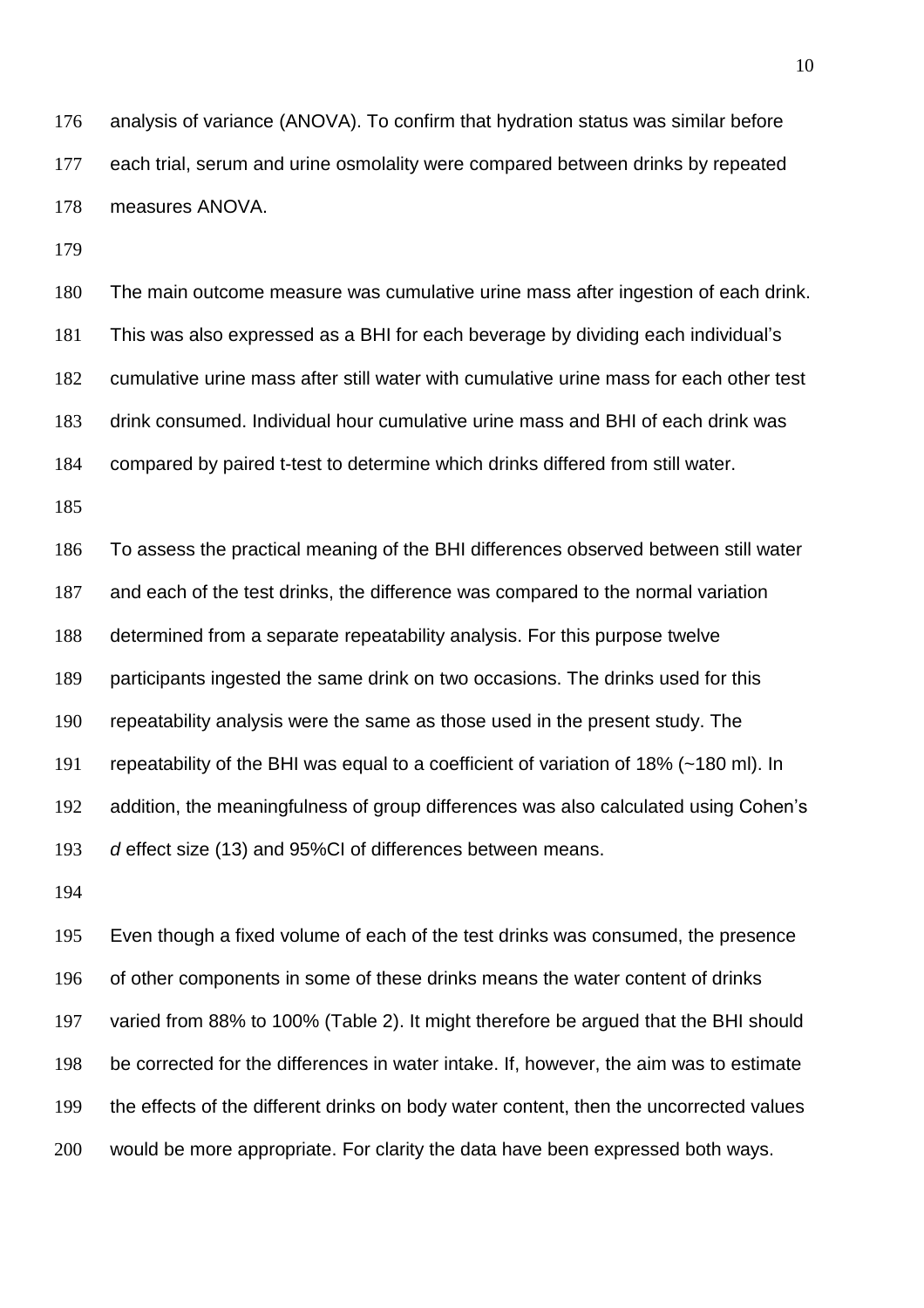All other secondary outcome measures (net fluid balance, BHI corrected for water content, cumulative urine electrolyte loss) were analyzed by paired t test.

 All statistical analyses were completed using a computerized statistical software package (GraphPad Prism version 6 for Windows, GraphPad Software, La Jolla California USA). Statistical significance was accepted at *P* < 0.05. Data are presented as mean (SD).

## **Results**

The study was conducted between February and August 2014. The study was

completed when the target number of participants (n=72) had finished the study,

providing n=17 observations on each test drink in total across the three sites, with

n=72 observations on water. In total n=86 participants were recruited, pre-

participation screening excluded n=1 participant, and n=85 were randomized. Loss

216 to follow-up occurred due to vomiting following ingestion of the tea (n=6) and ORS

(n=1), or voluntary withdrawal from the study due to external factors (n=6).

 *Institutional comparison of pre-trial standardization and urine output response to a standard drink*

221 Before ingestion of drinks on the still water trial body mass, serum osmolality and 222 urine osmolality were not different suggesting that participants' preparation before trials was similar at each institution (**Table 3**). We also confirmed that cumulative urine mass after the still water drink trial was similar at each institution, which further 225 suggests that the participants in the three institutions had similar fluid regulation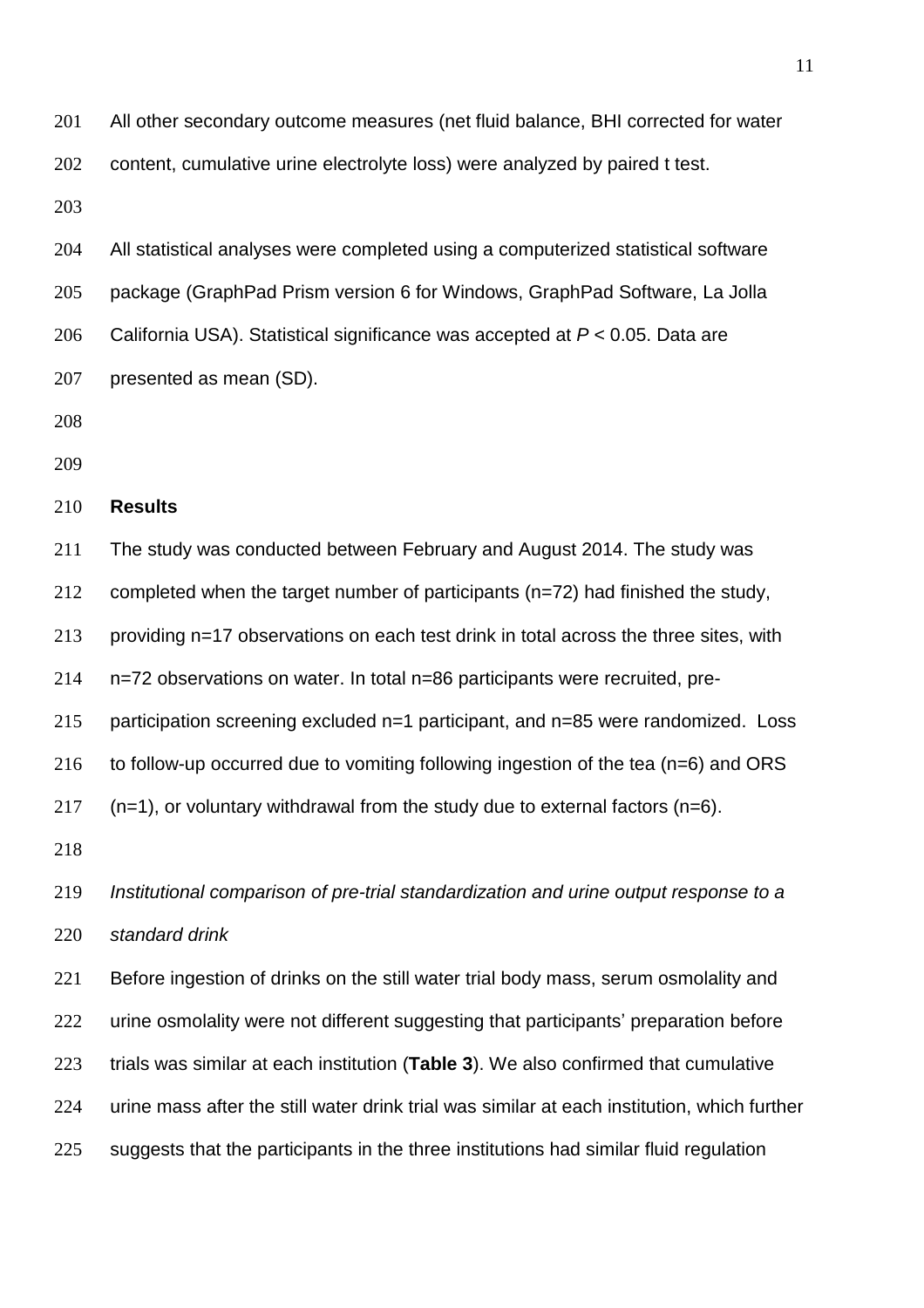(**Table 3)**. It was therefore deemed reasonable to combine the data from the three institutions for the main study.

*Pre-drink ingestion hydration status*

 Serum osmolality (293(6) mmol/kg, *P* = 0.88) and urine osmolality (582(265) mmol/kg, *P* = 0.56) was similar immediately before drinks were ingested on each trial.

- 
- *Urine output and fluid balance*

 Urine mass did not differ between trials immediately after the ingestion of the drinks (*P* > 0.19). One hour after the ingestion of the drinks cumulative urine mass was lower, and net fluid balance was higher, than the still water drink after the ingestion of full fat milk (*P* < 0.01), skimmed milk (*P* < 0.01)*,* ORS (*P* < 0.01, **Figure 1**). Two and three hours after drink ingestion cumulative urine mass was lower, and net fluid balance was higher, than the still water drink after the ingestion of full fat milk (*P* < 0.01), skimmed milk (*P* < 0.01)*,* ORS (*P* < 0.01) and orange juice (*P* < 0.05). Four hours after drinks were ingested, cumulative urine mass was lower, and net fluid balance was higher, for full fat milk (*P* < 0.01), skimmed milk (*P* < 0.01), and ORS (*P*  $\leq$  0.01), but not orange juice ( $P = 0.06$ ). The effect sizes at 4 h for cumulative urine output in comparison to still water were 1.04 for full fat milk, 0.85 for skimmed milk, and 1.09 for ORS (all large effects) with an effect size of 0.65 for orange juice (a 247 medium effect). The mean differences (95%CI) in cumulative urine output were 294 g (154 to 434) for full fat milk, 339 g (190 to 489) for skim milk, and 362 g (222 to 505) for ORS.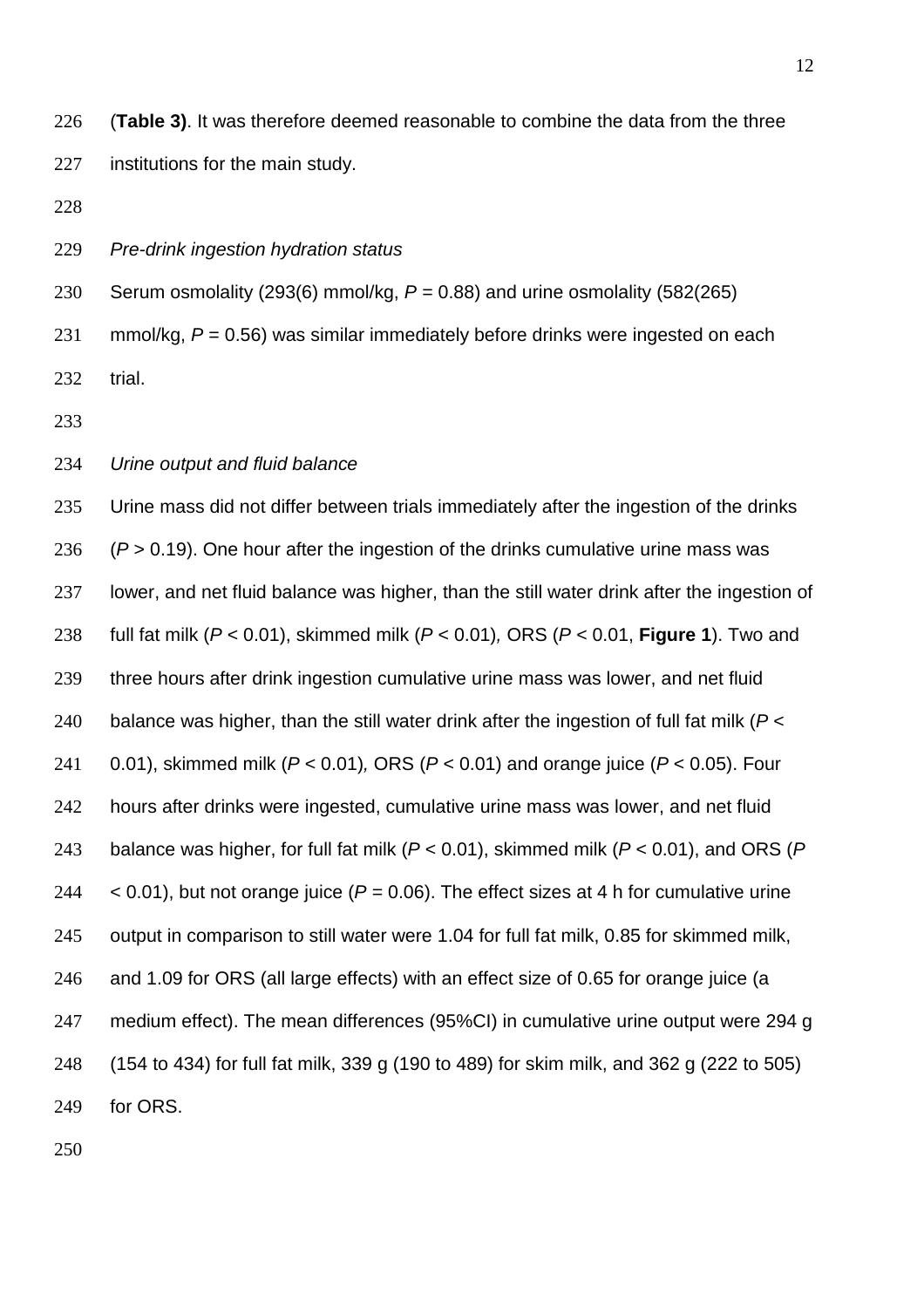## *Beverage Hydration Index*

 After 2 h full fat milk, skimmed milk*,* ORS and orange juice had a higher BHI than still water (All differences *P* < 0.05, **Figure 2**). The effect sizes at 2 h were 1.22 for full fat milk, 1.37 for skim milk, 1.03 for ORS, and 0.87 for orange juice (all large to very large effects). The higher BHI between still water and full fat milk, skimmed milk, ORS and orange juice also exceeded twice the CV of the BHI measure. Mean differences (95%CI) for 2 h BHI values were 0.50 (0.20 to 0.80) for full fat milk, 0.58 (0.28 to 0.89) for skimmed milk, 0.54 (0.16 to 0.93) for ORS and 0.39 (0.05 to 0.73) for orange juice. Additionally, full fat milk, skimmed milk*,* ORS and orange juice beverage hydration indexes were greater than still water at 3 and 4 h after drink consumption (*P* < 0.05).

#### *Beverage Hydration Index corrected for water content*

 The water content of the drinks used in this study varied from 100% to 88% (Table 265 2), and consequently the amount of water ingested varied between drinks. It might be appropriate therefore to recalculate the BHI to take account of the different volumes of water ingested on the different trials. The BHI values presented in **Figure 3** have been normalized by the drinks' water content to reflect the effect of the drink itself on hydration status excluding the differences in water content. As was the case without 270 the correction for drink water content, the corrected BHI for full fat milk  $(P = 0.02)$ , skimmed milk (*P* < 0.01) and ORS (*P* = 0.01) were higher than that for still water. The effect sizes for corrected BHI data at 2 h were 0.89 for full fat milk, 1.14 for skimmed milk, and 0.98 for ORS (all large effects). The mean differences (95%CI) for corrected 2 h BHI were 0.32 (0.06 to 0.58) for full fat milk, 0.44 (0.16 to 0.72) for skimmed milk, and 0.50 (0.13 to 0.87) for ORS. The BHI for orange juice was,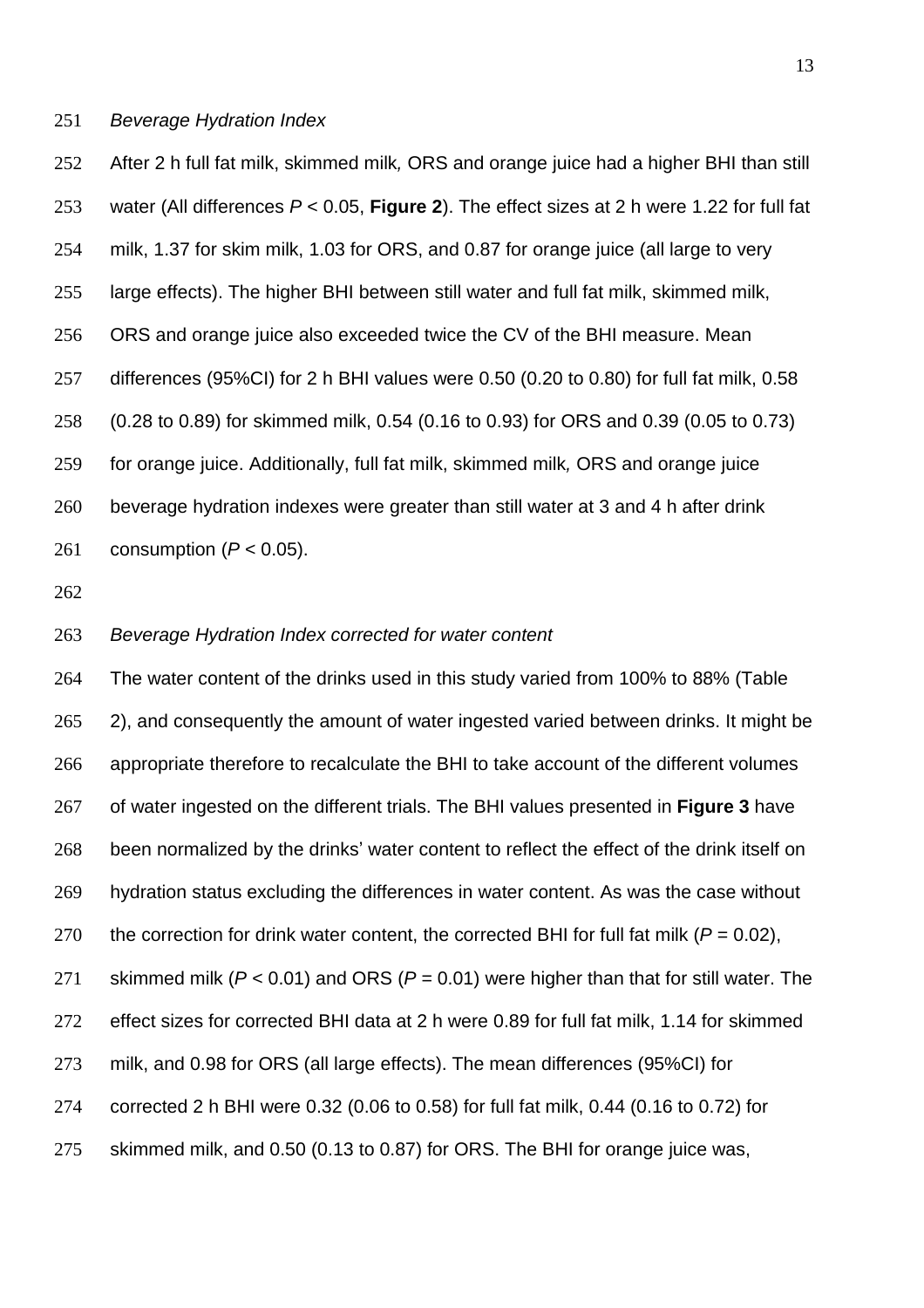- 276 however, no longer different than still water  $(P = 0.11)$  with an effect size of 0.60 (a medium effect) and a mean difference (95%CI) of 0.24 (-0.06 to 0.54).
- 

## *Urinary electrolyte excretion and balance*

Several drinks had greater Na or K balances than still water 2 h after drinks were

consumed (**Figure 4**). Drinks with positive Na or K balances were typically those with

the highest BHI. That is, ORS had a positive Na balance (**Figure 4A**), whilst orange

juice, full fat and skimmed milk had positive K balances (**Figure 4B**).

- 
- 

#### **Discussion**

 Adequate hydration status may be associated with a decreased risk of a range of adverse outcomes, including urological, gastrointestinal, circulatory, and neurological disorders (14, 15). In addition, maintenance of euhydration is important for the preservation of physical and mental function (4, 5, 15). Consequently, identification of beverages that promote longer term fluid retention, and maintenance of fluid balance for prolonged periods, would be of real clinical and practical benefit in situations where free access to fluids is limited, or when frequent breaks for urination are not desirable (2, 3, 4, 5). In this study we propose a novel tool to enable the objective assessment of a beverage's effectiveness to maintain hydration status over a period 296 of time post-ingestion. The calculated beverage hydration index revealed that drinks containing the highest macronutrient and electrolyte contents were the most effective at maintaining fluid balance.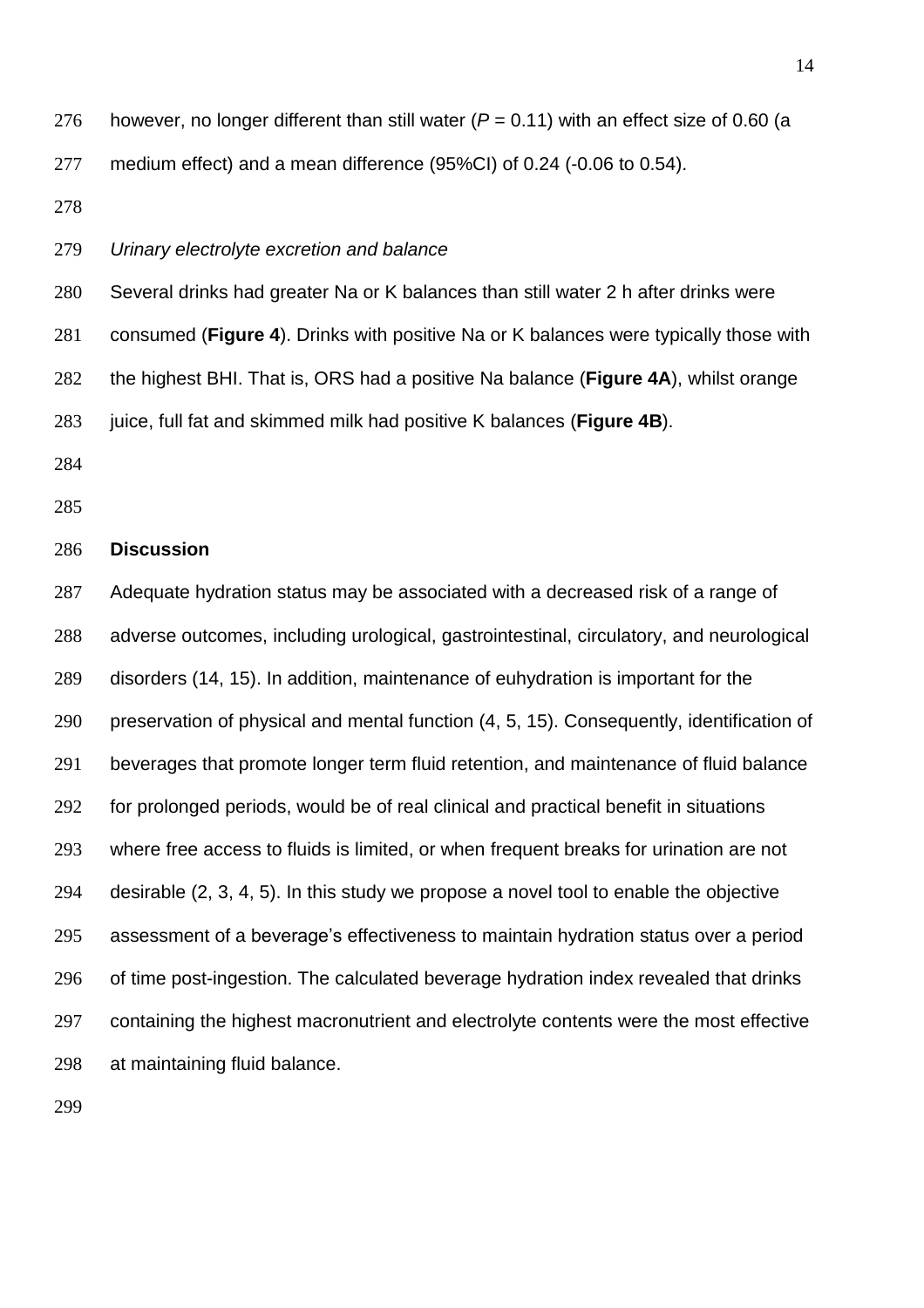The differences noted in the urine volume and calculated BHI during the monitoring period might be attributed in part to differences in the water content of the different drinks. Stahl et al. (17) recognized that the amount of water present in a fixed volume of beverage varies due to the presence of other nutrients, meaning the amount of water available to influence hydration status can markedly differ; an observation these authors termed the 'post-absorptive hydration index'. The water content of the the test beverages in the present study ranged from 100% for still water to 88% for full fat milk. Correction of the urine output to account for differences in the volume of water ingested made little difference to the relative BHI responses (Figures 2 & 3), suggesting that such a correction may not be required when considering drinks with characteristics similar to those used in the present study.

 In addition to variations in the water content of a beverage, the present BHI model recognizes that the presence of additional nutrients in a beverage will also significantly influence the retention of fluid, meaning that beverages with similar water contents may display markedly different effects on long term hydration status. There are several elements of a beverage that might affect fluid balance in the hours following ingestion: the macronutrient content, the electrolyte (primarily Na and K) content, and the presence of diuretic agents (primarily caffeine and alcohol). Ingested drinks with a high-energy content, whether in the form of carbohydrate, fat, protein or alcohol will empty from the stomach more slowly than energy-free drinks and will thus potentially reduce or delay the diuresis that follows compared with the ingestion of a bolus of still water (11, 18). This effect has the potential to contribute to the retention of ingested fluids within the body water space. The drinks in the present study with the highest energy density were full-fat milk 640 kcal/L; orange juice 470 kcal/L; lager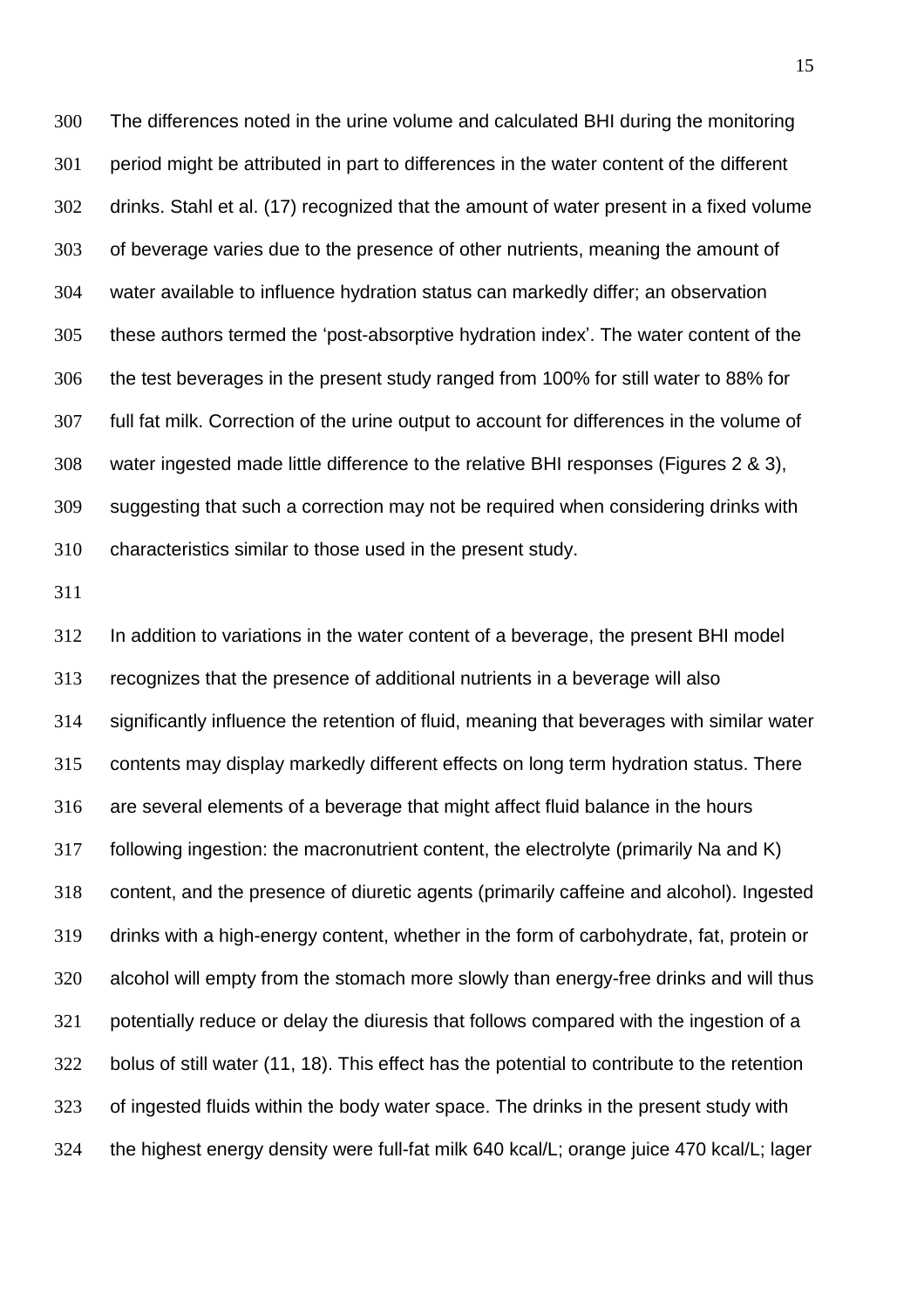330 kcal/L; cola 420 kcal/L; skimmed milk 350 kcal/L. A high-energy content was generally associated with a high BHI, but a comparison of the responses to cola, lager and orange juice suggest that other factors also play a significant role (e.g. electrolytes, alcohol).

 In the present study, no water or salt deficit was induced before the beginning of the study. Acute administration of a bolus of water plus sodium chloride or other sodium salts results in a transient increase in total body water: this hyperhydration is prolonged relative to that observed after the intake of still water (19). In the present study, the ORS and milk drinks contained relatively high concentrations of Na and K, the orange juice contained a moderate amount of K, while the remaining drinks contained relatively trivial concentrations of these electrolytes. It is notable that the drinks with the highest electrolyte content tended to have the highest BHI.

 The known diuretic effects of caffeine and alcohol, because of their action in inhibiting the release of arginine vasopressin (AVP; 20, 21), would influence the response to ingested drinks that contain caffeine or alcohol. An acute dose of less than 250-300 mg of caffeine is unlikely to have a measurable effect on urine output, though such an effect is likely to be seen when the dose exceeds about 300 mg (22). In line with these observations, we did not observe an impact of moderate caffeine intake (96-212mg) on net fluid balance in the present study. Furthermore, the alcohol content of the lager did not increase diuresis over other drinks, but the alcohol may have countered the hypothesized positive influence of energy density on the BHI. Perhaps surprisingly, only one study has examined fluid balance responses to alcohol in a euhydrated state (23). These authors reported a 12% greater diuresis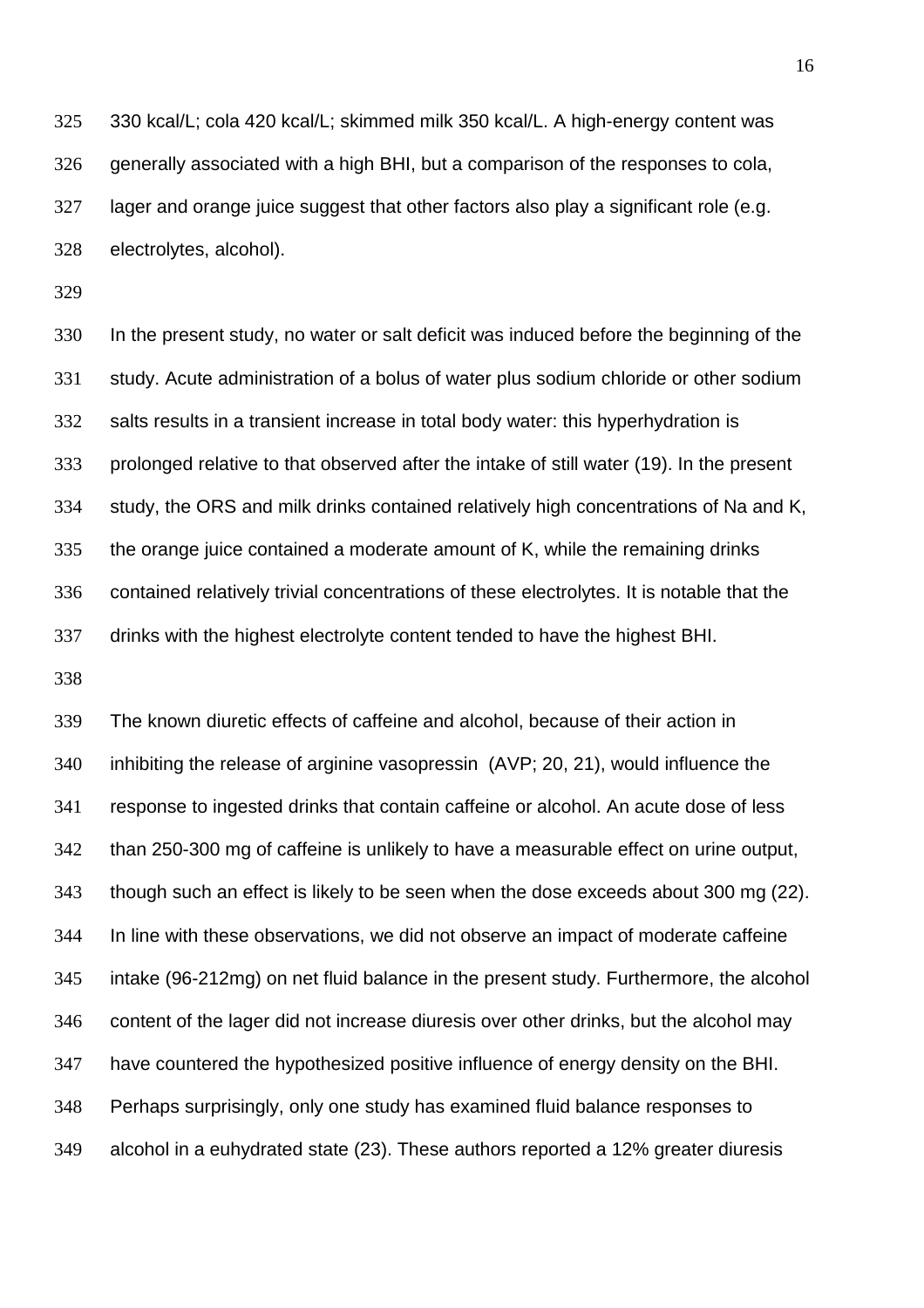following the ingestion of 1L of lager beer containing 4% alcohol, compared to the ingestion of the same volume of a non-alcholic control beer.

 The beverage hydration index values presented here are based on the net fluid balance at 2 h after the end of the drink ingestion period. This time point was chosen for 4 reasons. Firstly, this was the time at which drinks began to show differences. Secondly, the majority (82%) of urine output over the 4 hour period had been passed by this point. Thirdly, in a typical day, most people would expect not to have an interval longer than 2 h between drinks, and any subsequent food or fluid ingestion would over-ride the effects of the initial drink. Fourthly, for the drinks used in the present study it made little difference to the calculated BHI whether this was based on the first 2 h or on the whole 4 h collection period.

 Although the results of the present study relate only to the acute effects of a large bolus of fluid over the subsequent four hours, there is evidence to support the suggestion that the results may be extrapolated to a longer time scale. Grandjean et al (24) had subjects consume water or water plus varying combinations of beverages, including carbonated, caffeinated cola and coffee. They observed no significant differences in the effect of various combinations of beverages on 24 h hydration status. In addition, Tucker et al. (25) recently suggested that 24 h hydration status was not different when subjects drank only water or a variety of drinks, including water, cola and fruit juice, provided that an adequate total volume was consumed.

In summary, the present study describes a novel tool to enable the objective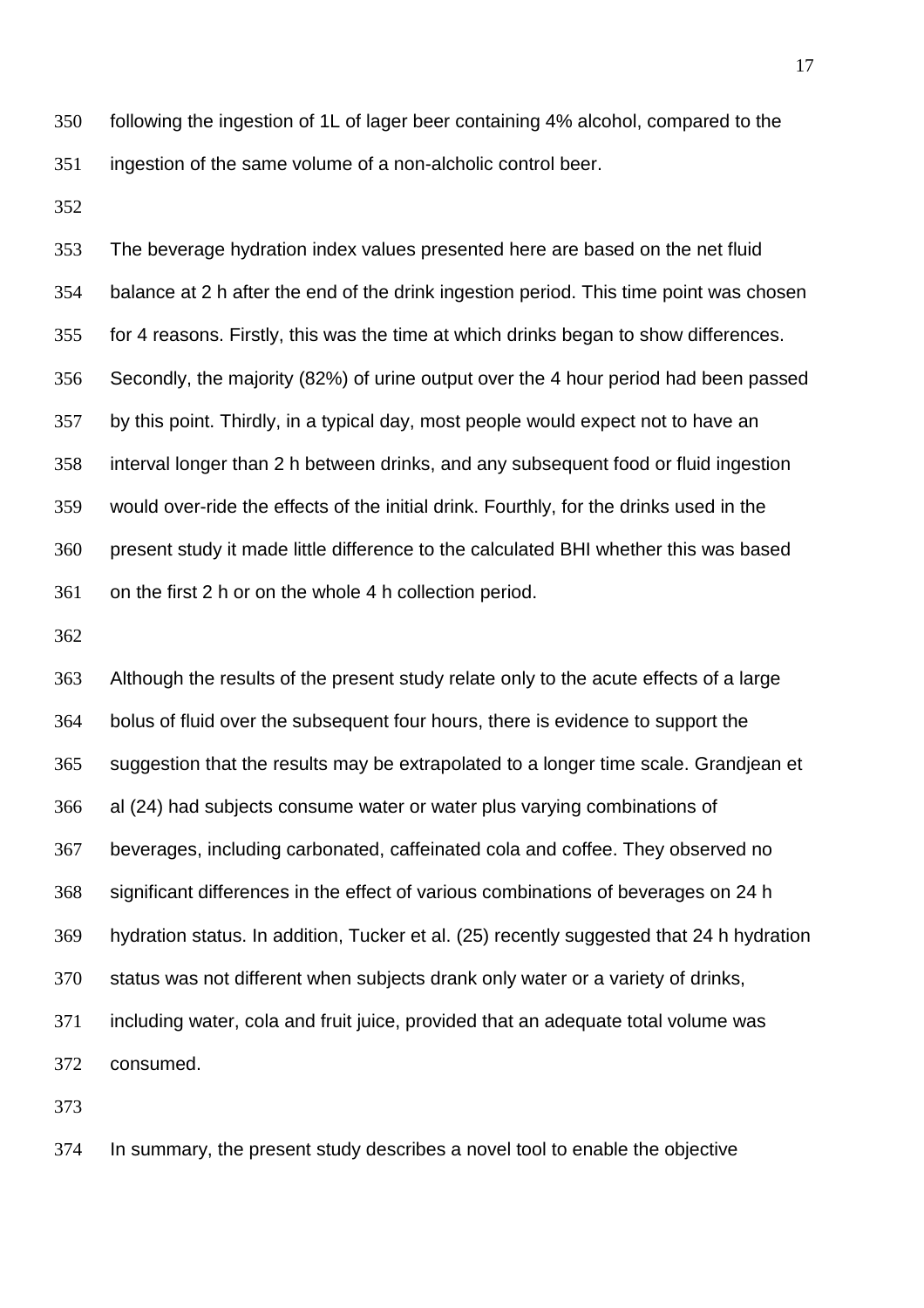assessment of the effectiveness of beverages to maintain hydration status. The BHI is reproducible and the pattern of response for a range of commonly-consumed beverages is consistent with what is known about the effects of their constituents on water balance. An appreciation of the BHI has relevance to individuals where long term maintenance of fluid balance is important, such as professions where fluid availability is limited (3, 4, 5), as well as in older (2) or incapacitated patients (15). There is also a clear application to industry, where this tool could be employed to label products to indicate the hydration potential of beverages. Due to the complexity of the commercially-available beverages used in this study, it was not possible to directly determine the relative influence of individual drink components on fluid balance (e.g. electrolyte content, energy density). Future studies should apply this model to further examine the significance of these nutrients in isolation, as well as to assign BHI values to a wider range of commercially-available beverages.

 **Acknowledgements**: Prof Maughan is Chair of the Scientific Advisory Board for the European Hydration Institute. Dr Watson has received funding in the past 3 years from the European Hydration Institute for other hydration related research. No other authors declare a conflict of interest.

 **Authors' contributions to manuscript**: RJM conceived the project, RJM, PW, PAAC, NPW, SJO, NRS and SDRG developed the overall research plan. PW, NPW and SDRG had study oversight. PAAC, AD and NRS conducted the research and analyzed the samples. SJO and NPW performed the statistical analysis. RJM, PW,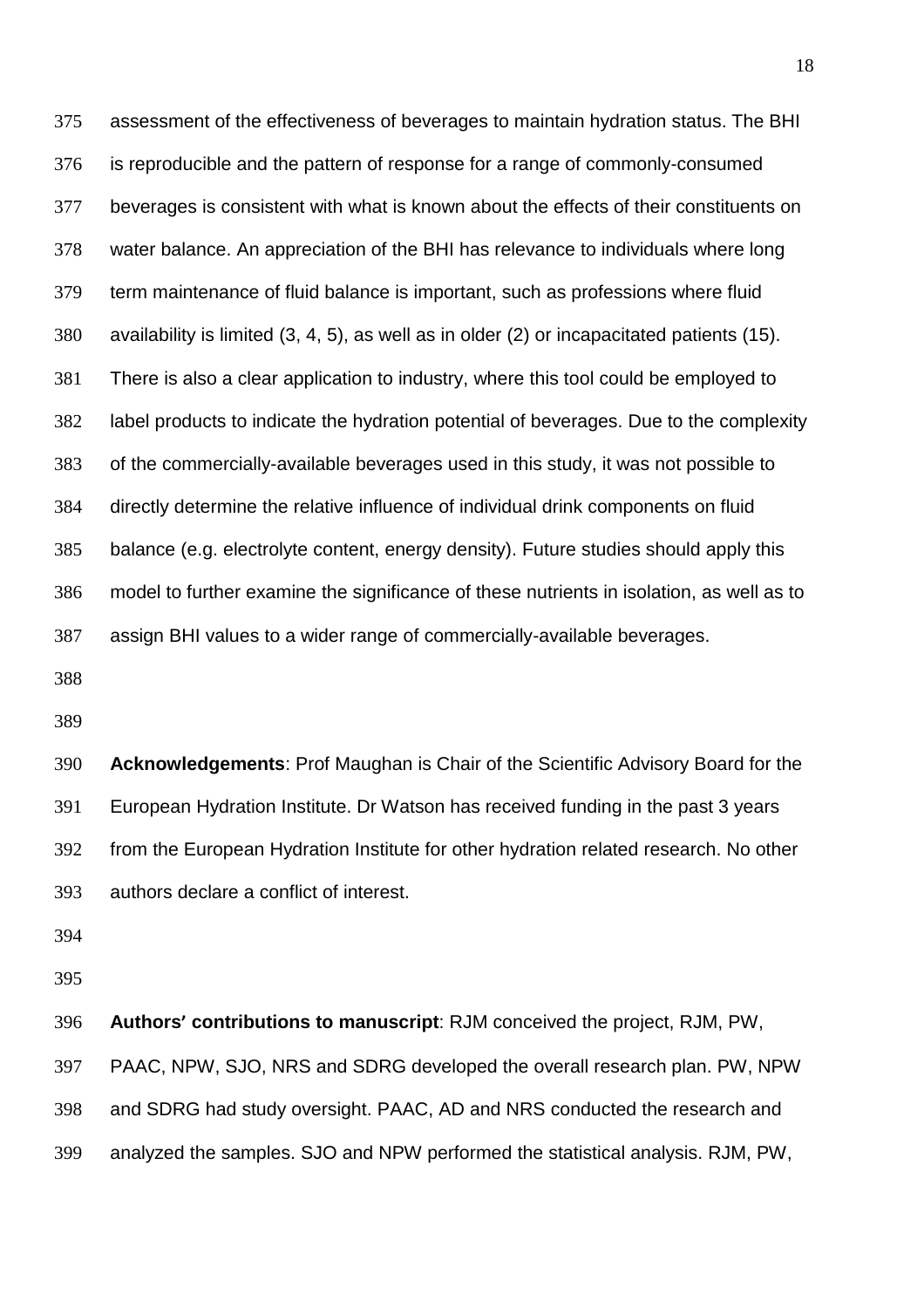- NPW and SDRG wrote the paper with PAAC, SJO and NRS. RJM had primary
- responsibility for the final content.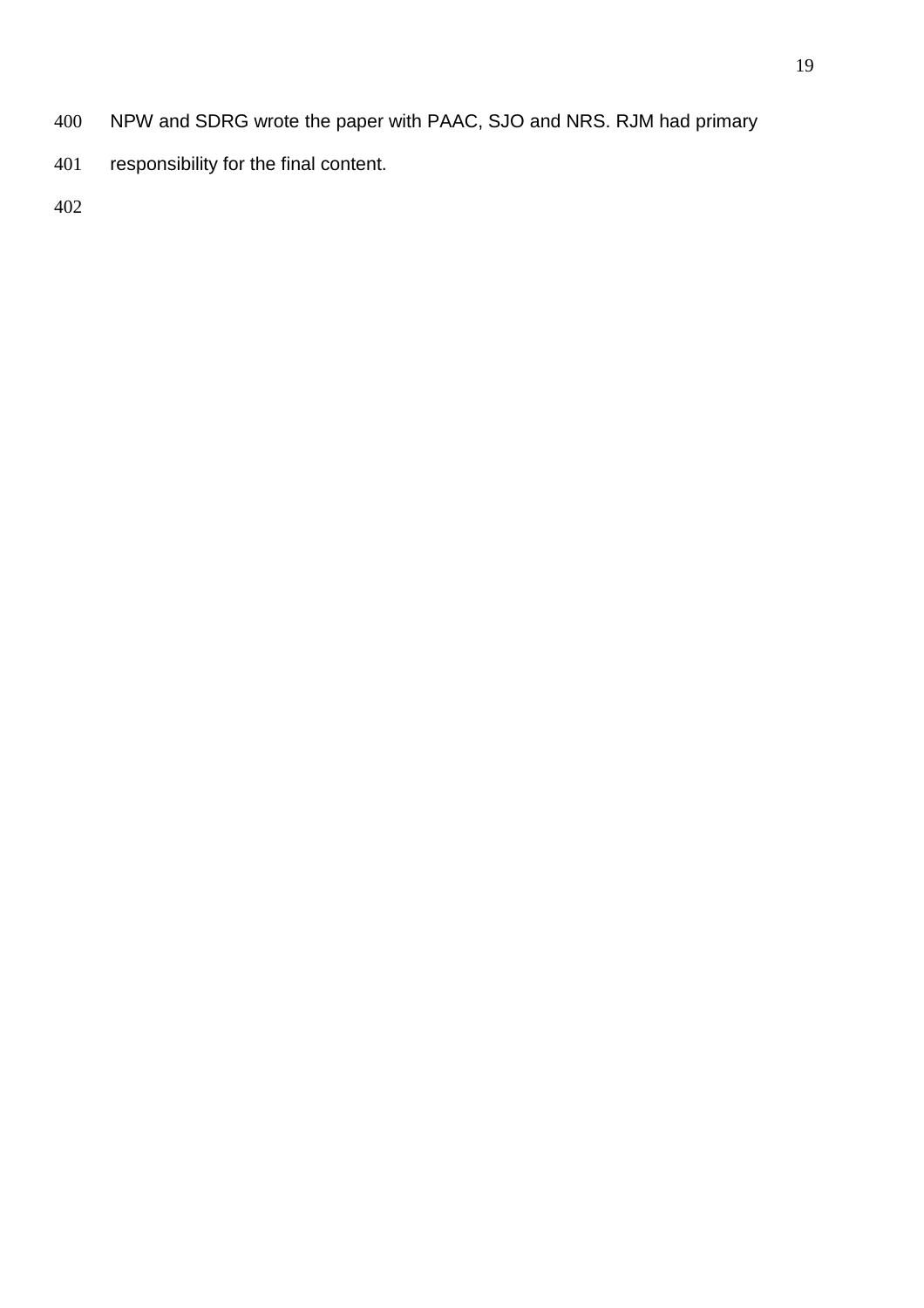## **References**

- 1. Maughan RJ, Watson P, Shirreffs SM. Implications of active lifestyles and environmental factors for water needs and consequences of failure to meet those needs. Nutr Rev. 2015;73 Suppl 2:130-40.
- 2. Leiper JB, Seonaid Primrose C, Primrose WR, Phillimore J, Maughan RJ. A comparison of water turnover in older people in community and institutional settings. J Nutr Health Aging. 2005;9:189-93.
- 3. Mears SA, Shirreffs SM. Assessing hydration status and reported beverage intake in the workplace. Am J Lifestyle Med. 2014; http://dx.doi.org/10.1177/1559827614523706
- 4. Watson P, Whale A, Mears SA, Reyner LA, Maughan RJ. Mild hypohydration increases the frequency of driver errors during a prolonged, monotonous driving task. Physiol Behav. 2015;147:313-8.
- 5. El-Sharkawy AM, Bragg D, Watson P, Neal K, Sahota O, Maughan RJ, Lobo DN. Hydration amongst nurses and doctors on-call (the HANDS on prospective cohort study). Clin Nutr. (ahead of print). doi: 10.1016/j.clnu.2015.07.007.
- 6. Maughan RJ, Shirreffs SM. Dehydration and rehydration in competative sport. Scand J Med Sci Sports. 2010;20 Suppl 3:40-7.
- 7. Institute of Medicine (IOM). Panel on dietary reference intakes for electrolytes and water, dietary reference intakes for water, potassium, sodium, chloride and sulfate. Food and Nutrition Board 2005. The National Academies Press: Washington, DC.
- 8. EFSA Panel on Dietetic Products, Nutrition and Allergies. Scientific Opinion on dietary reference values for water. EFSA Journal 2010;8:1459.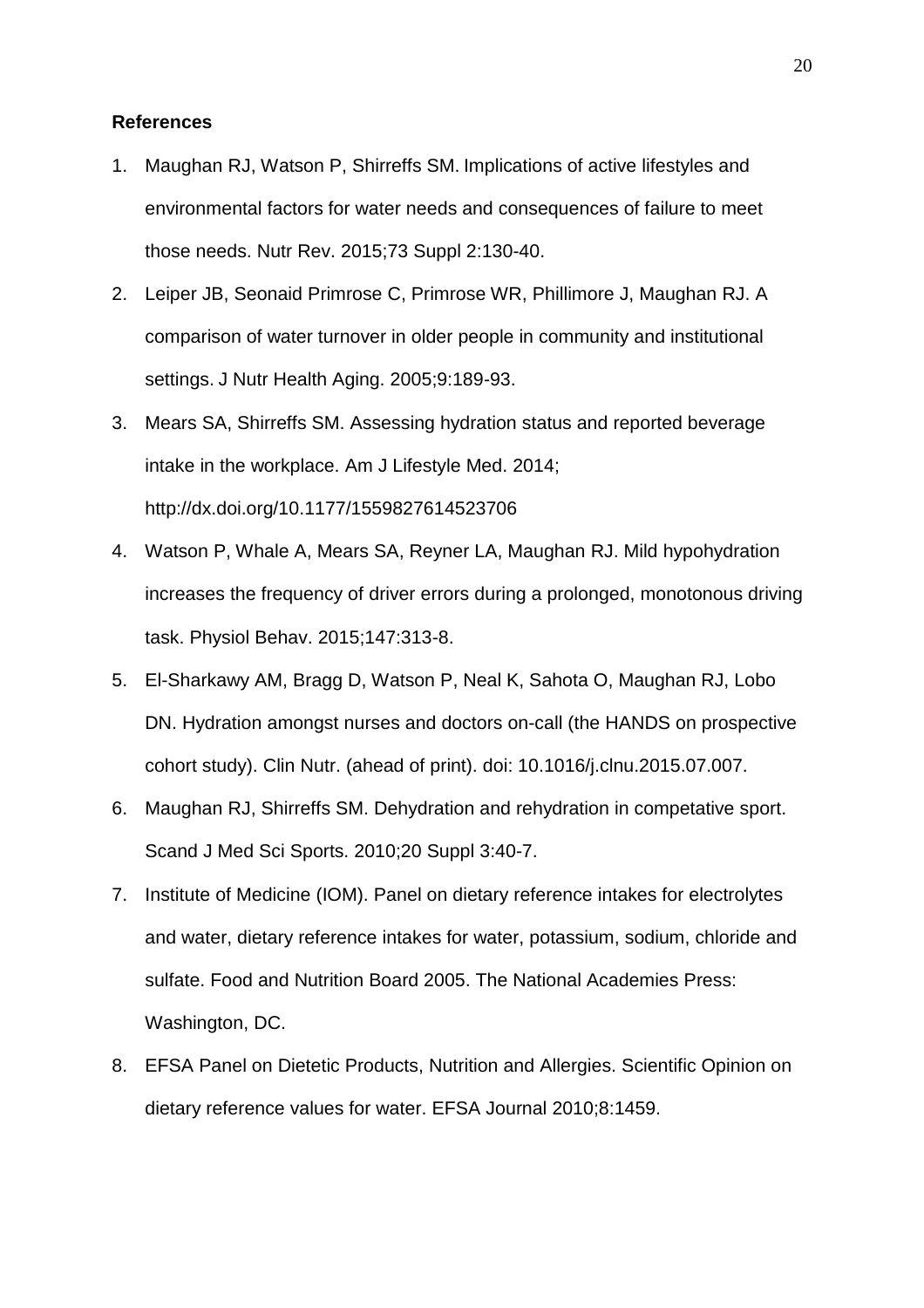- 9. Maughan RJ. The sports drink as a functional food: formulations for successful performance. Proc Nutr Soc. 1998;57:15-23.
- 10. Jenkins DJ, Wolever TM, Taylor RH, Barker H, Fielden H, Baldwin JM, Bowling AC, Newman HC, Jenkins AL, Goff DV. Glycemic index of foods: a physiological basis for carbohydrate exchange. Am J Clin Nutr. 1981;34(3):362-6.
- 11. Evans GH, Shirreffs SM, Maughan RJ. Acute effects of ingesting glucose solutions on blood and plasma volume. Br J Nutr. 2009;101:1503-1508.
- 12. Shirreffs SM, Maughan RJ. Restoration of fluid balance after exercise-induced dehydration: effects of alcohol consumption. J Appl Physiol. 1997;83:1152-1158.
- 13. Cohen J. Statistical power analysis for the behavioral sciences  $(2^{nd}$  edition). 1988. Hillsdale, N.J.: Erlbaum Associates.
- 14. Manz F, Wentz A. The importance of good hydration for the prevention of chronic diseases. Nutr Rev. 2005;63:S2–S5.
- 15. El-Sharkawy AM, Watson P, Neal KR, Ljungqvist O, Maughan RJ, Sahota O, Lobo DN. Hydration and outcome in older patients admitted to hospital (The HOOP prospective cohort study). Age Ageing. (ahead of print)
- 16. Ganio MS, Armstrong LE, Casa DJ, McDermott BP, Lee EC, Yamamoto LM, Marzano S, Lopez RM, Jimenez L, Le Bellego L, et al. Mild dehydration impairs cognitive performance and mood of men. Br J Nutr. 2011;106:1535-43.
- 17. Stahl A, Kroke A, Bolzenius K, Manz F. Relation between hydration status in children and their dietary profile – results from the DONALD study. Euro J Clin Nutr. 2007;61:1386–1392.
- 18. Shirreffs SM, Watson P, Maughan RJ Milk as an effective post-exercise rehydration drink. Br J Nutr. 2007;98:173-80.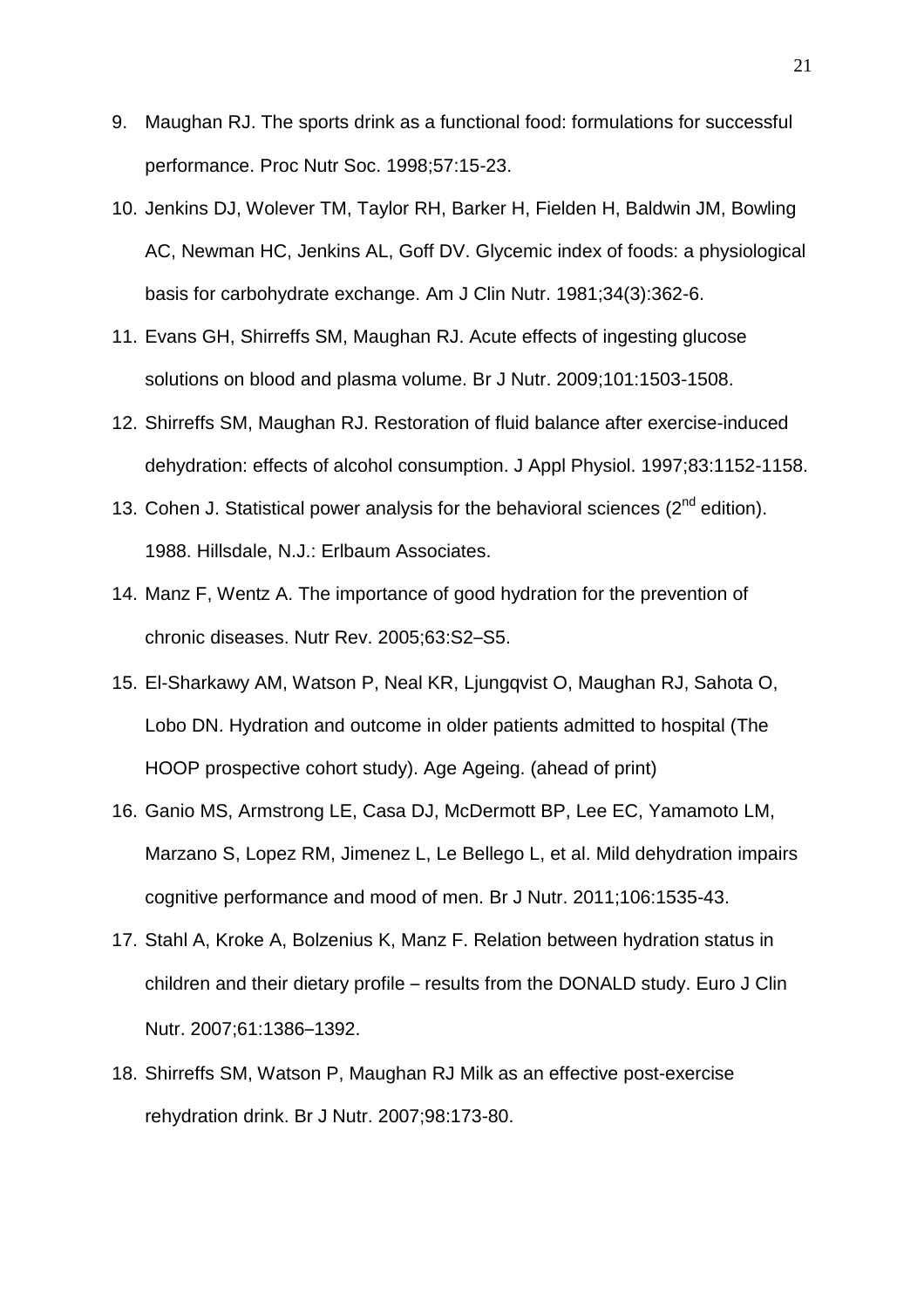- 19. Sims ST, van Vliet L, Cotter JD, Rehrer NJ. Sodium loading aids fluid balance and reduces physiological strain of trained men exercising in the heat. Med Sci Sports Exerc. 2007;39:123–130.
- 20. Fredholm BB. Cardiovascular and renal actions of methylxanthines. In The Methylxanthine Beverages and Foods: Chemistry, Consumption and Health Effects. Prog Clin Biol Res. 1984;158:303–330.
- 21. Eggleton M. The diuretic action of alcohol in man. J Physiol. 1942;101:172-191.
- 22. Maughan RJ, Griffin J. Caffeine ingestion and fluid balance: a review. Journal of Hum Nutr Dietetics. 2003;16:411-420.
- 23. Hobson RM, Maughan RJ. Hydration status and the diuretic action of a small dose of alcohol. Alcohol 2010;45(4):366-73.
- 24. Grandjean AC, Reimers KJ, Bannick KE, Haven MC. The effect of caffeinated, non-caffeinated, caloric and non-caloric beverages on hydration. J Am Coll Nutr 2000;19(5):591-600.
- 25. Tucker MA, Ganio MS, Adams JD, Brown LA, Ridings CB, Burchfield JM, Robinson FB, McDermott JL, Schreiber BA, Moyen NE, et al. Hydration status over a 24-h period is not affected by ingested beverage composition. J Am Coll Nutr 2015; 34(4):318-327.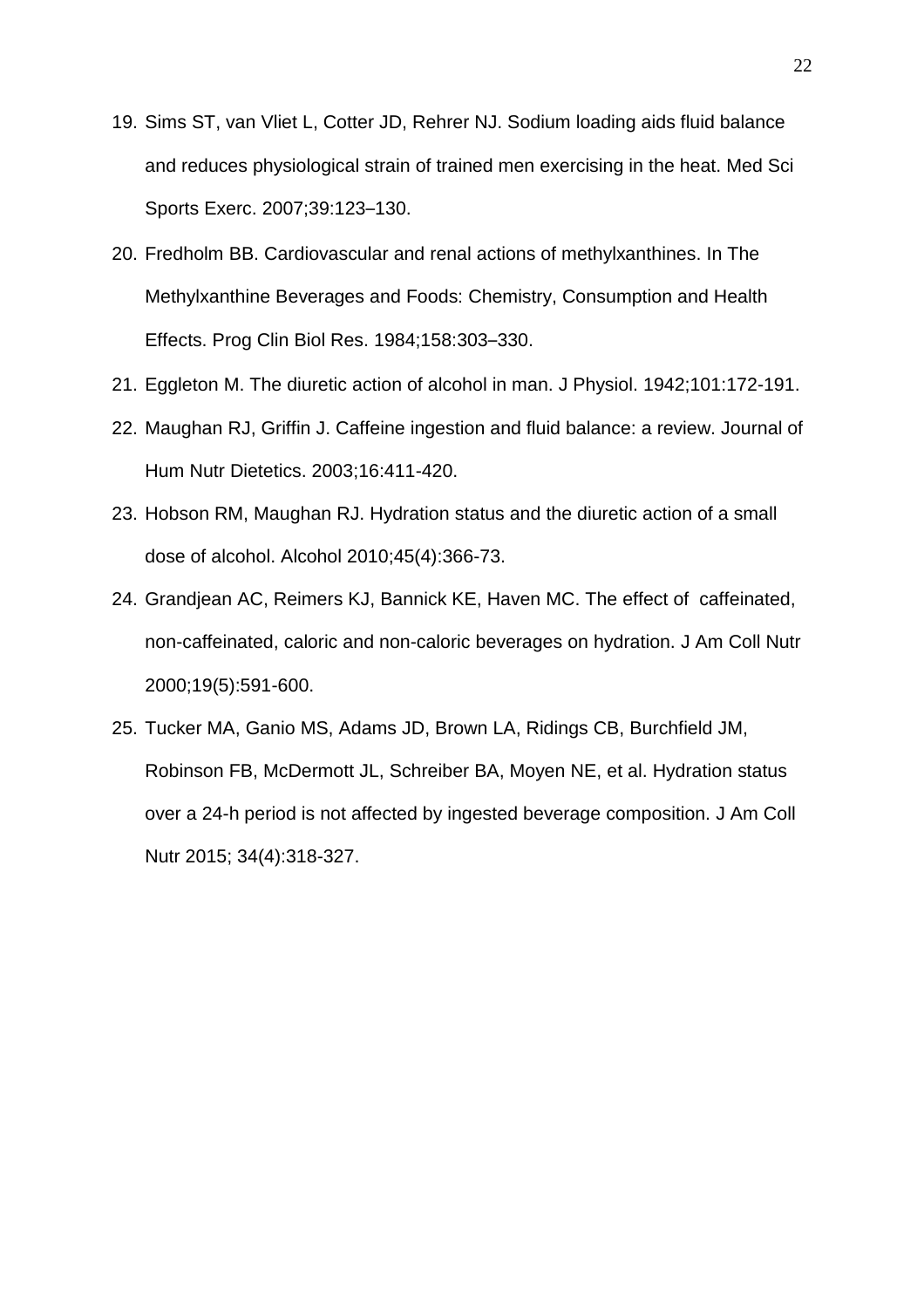|                         | Bangor      | Loughborough | Stirling   | All sites  |             |
|-------------------------|-------------|--------------|------------|------------|-------------|
|                         | $(n = 24)$  | $(n = 24)$   | $(n = 24)$ | $(n = 72)$ | $P$ - value |
| Age $(y)$               | 24(4)       | 26(3)        | 25(5)      | 25(4)      | $P = 0.05$  |
| Height (cm)             | 177(7)      | 180(6)       | 179(7)     | 178(6)     | $P = 0.48$  |
| Body mass (kg)          | 76.2 (12.3) | 77.4 (7.3)   | 78.3 (9.8) | 77.3 (9.9) | $P = 0.77$  |
| BMI ( $\text{kg/m}^2$ ) | 24.2(3.3)   | 24.0(1.6)    | 24.5(2.6)  | 24.2(2.6)  | $P = 0.77$  |
| Water intake (L/d)      | 2.0(0.9)    | 2.0(0.6)     | 2.1(0.8)   | 2.0(0.8)   | $P = 0.75$  |

**Table 1.** Participant physical characteristics and daily water intake at each of the three study sites and for combined data (All sites). Data are mean (SD).

NOTE: P-values shown were obtained from an ordinary one-way analysis of variance (ANOVA).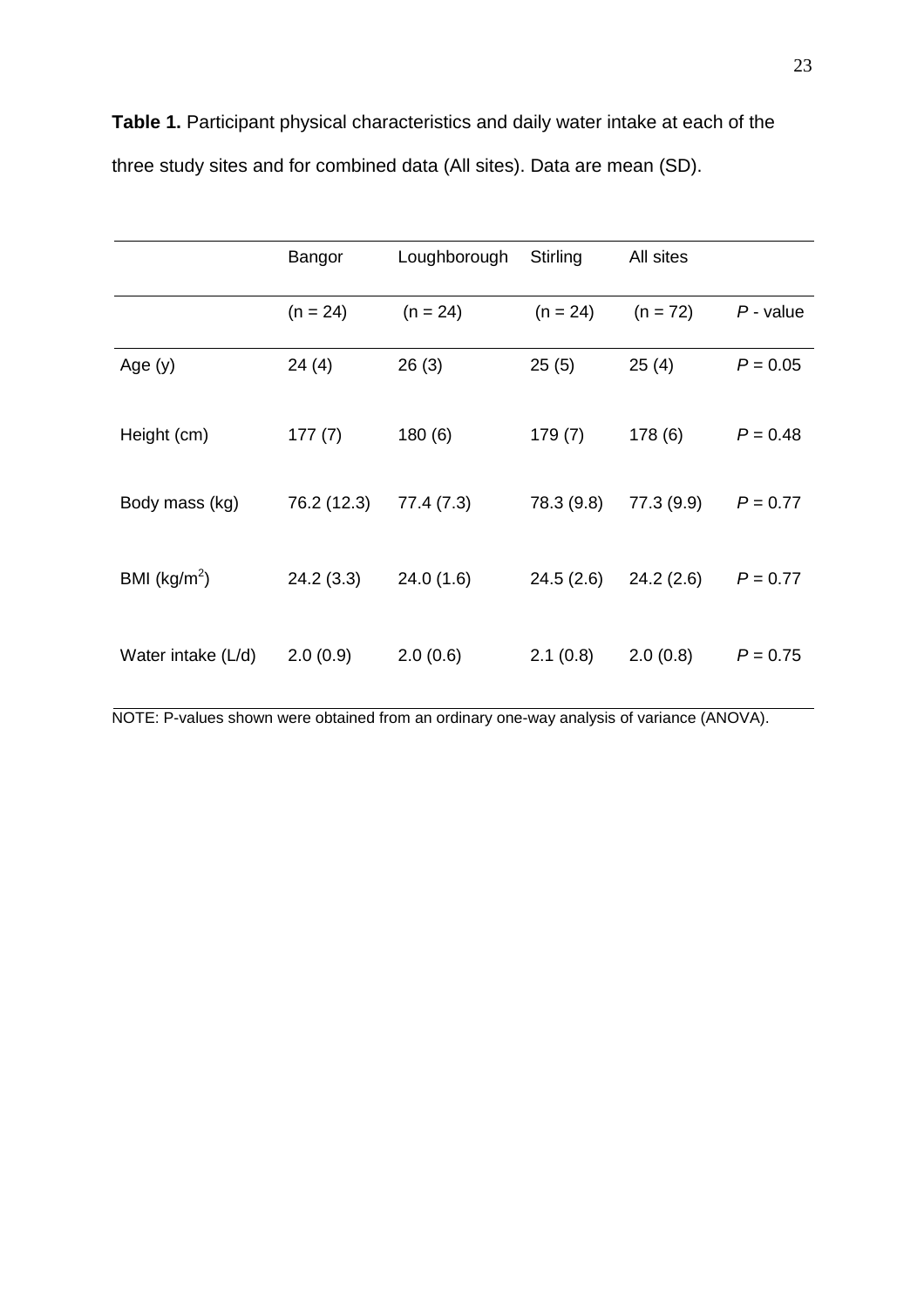**Table 2.** Drink composition. Drink water, energy and macronutrient content (carbohydrate (CHO), fat and protein) was obtained from drink labels, whereas osmolality, sodium (Na), potassium (K) and caffeine content were determined by inhouse analysis. ORS; oral rehydration solution.

|                    | Water<br>Content | Energy           | CHO                  | Fat                  | Protein              | Osmolality     | Na             | Κ              | Caffeine    |
|--------------------|------------------|------------------|----------------------|----------------------|----------------------|----------------|----------------|----------------|-------------|
| <b>Drink</b>       | (% )             | (kcal/L)         | $(g/100 \text{ ml})$ | $(g/100 \text{ ml})$ | $(g/100 \text{ ml})$ | (mmol/kg)      | (mmol/L)       | (mmol/L)       | mg/L        |
| Still water        | 100              | $\mathbf 0$      | $\pmb{0}$            | 0                    | $\pmb{0}$            | $\overline{2}$ | $\mathbf 0$    | $\pmb{0}$      | $\mathbf 0$ |
| Sparkling<br>water | 100              | $\boldsymbol{0}$ | $\mathbf 0$          | $\pmb{0}$            | $\pmb{0}$            | $\overline{7}$ | $\mathbf 1$    | $\pmb{0}$      | $\pmb{0}$   |
| Cola               | 89               | 420              | 10.6                 | $\pmb{0}$            | $\pmb{0}$            | 432            | $\overline{2}$ | $\pmb{0}$      | 96          |
| Diet Cola          | 100              | 4                | $\mathbf 0$          | $\pmb{0}$            | $\mathbf 0$          | 23             | $\overline{2}$ | $\pmb{0}$      | 127         |
| Sports drink       | 96               | 160              | 3.9                  | $\pmb{0}$            | $\mathbf 0$          | 297            | 21             | 4              | $\mathbf 0$ |
| <b>ORS</b>         | 97               | 80               | 1.8                  | 0.1                  | $\pmb{0}$            | 229            | 55             | <b>20</b>      | $\pmb{0}$   |
| Orange juice       | 89               | 470              | 10.5                 | 0.1                  | 0.5                  | 570            | $\bullet$      | 33             | $\pmb{0}$   |
| Lager              | 94               | 330              | 2.2                  | $\pmb{0}$            | 0.4                  | 774            | 1              | 6              | $\mathbf 0$ |
| Coffee             | 99               | 4                | 0.1                  | $\pmb{0}$            | $\mathbf 0$          | 34             | 1              | $\overline{7}$ | 212         |
| Tea                | 100              | $\mathsf 0$      | $\mathbf 0$          | $\pmb{0}$            | $\pmb{0}$            | 16             | $\mathbf 1$    | $\overline{4}$ | 179         |
| Cold tea           | 100              | $\mathbf 0$      | $\mathbf 0$          | $\mathbf 0$          | $\mathbf 0$          | 18             | 1              | 5              | 179         |
| Full fat milk      | 88               | 640              | 4.7                  | 3.6                  | 3.2                  | 286            | 18             | 41             | $\mathbf 0$ |
| Skimmed<br>milk    | 91               | 350              | 5.0                  | 0.1                  | 3.4                  | 282            | <b>19</b>      | 40             | $\pmb{0}$   |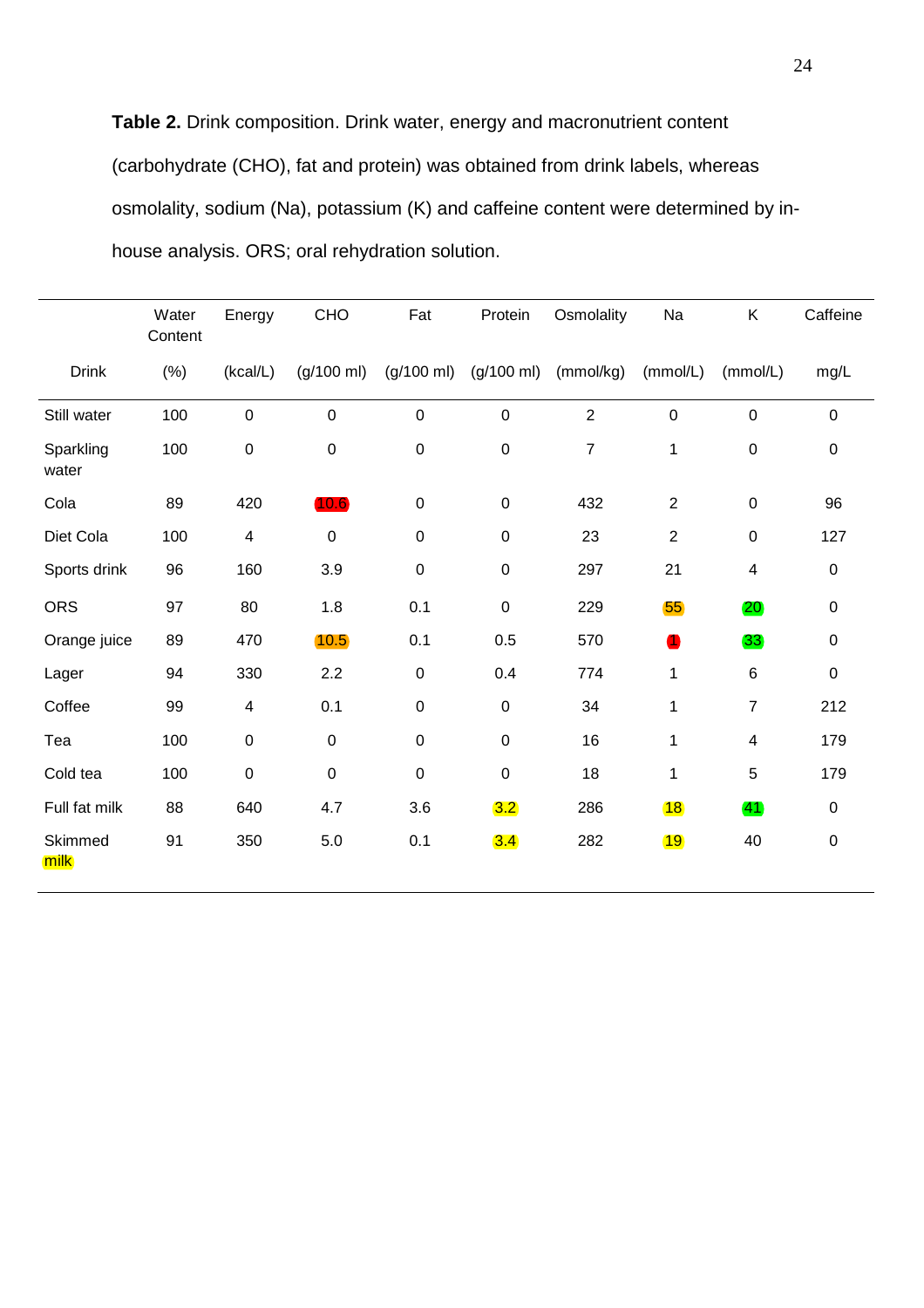**Table 3.** Institutional comparison of pre-trial standardization and urine output response to a standard drink. Data are mean (SD).

|                                                | Bangor                 | Loughborough          | Stirling   | $P$ - value |  |  |  |  |
|------------------------------------------------|------------------------|-----------------------|------------|-------------|--|--|--|--|
|                                                | $(n = 24)$             | $(n = 24)$            | $(n = 24)$ |             |  |  |  |  |
| Pre still-water ingestion                      |                        |                       |            |             |  |  |  |  |
| Body mass (kg)                                 | 76.1 (12.3) 76.7 (7.3) |                       | 78.2 (9.7) | $P = 0.76$  |  |  |  |  |
| Serum Osmolality (mmol/kg) 293 (8)             |                        | 291(4)                | 295(3)     | $P = 0.14$  |  |  |  |  |
| Urine Osmolality (mmol/kg) 564 (243) 607 (302) |                        |                       | 538 (176)  | $P = 0.62$  |  |  |  |  |
| Post still-water ingestion                     |                        |                       |            |             |  |  |  |  |
| Urine mass (g)                                 |                        | 1341 (360) 1337 (352) | 1333 (288) | $P = 0.99$  |  |  |  |  |

values shown were obtained from a one-way repeated measures analysis of variance (ANOVA). No differences were observed between institutions for body mass, serum osmolality or urine osmolality immediately before still water ingestion or four-hour cumulative urine mass after 1 L still water ingestion, suggesting at each institution that participants' preparation for trials was similar and that participants in the three institutions had similar fluid regulation.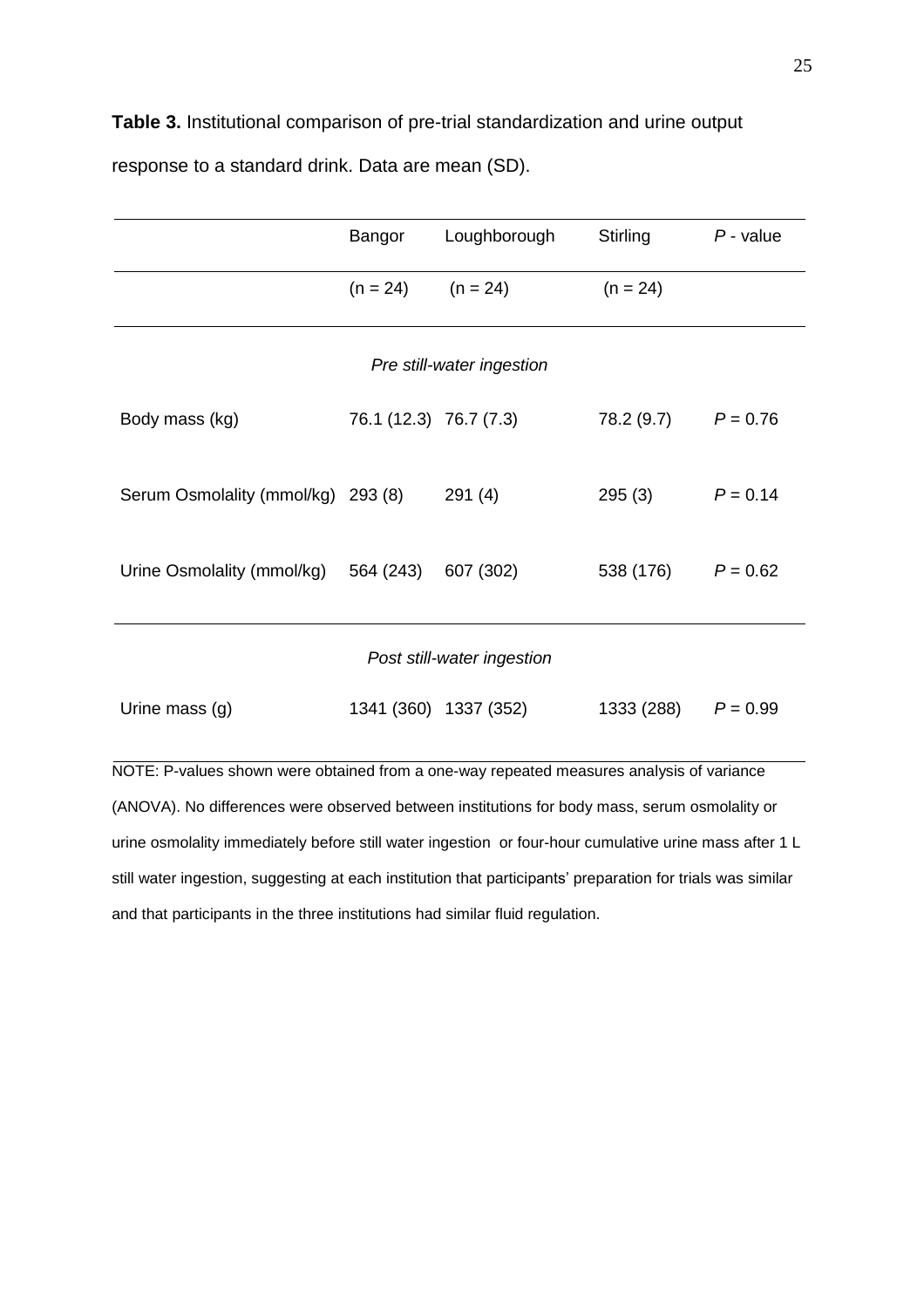# **Figure legends**

Figure 1 Cumulative urine mass (A) and net fluid balance (B) after ingestion of 1 L of various commonly-consumed and commercially available drinks (n=17 observations on each test drink, with exception to orange juice and diet cola (n=16), and tea (n=15). Drinks with different responses to still water were identified by paired t test analysis at each time point and highlighted in rectangular boxes with asterisks. \* equals *P* < 0.05. The vertical error bar in top left corner represents the overall mean SD for all drinks during the 4-hour collection.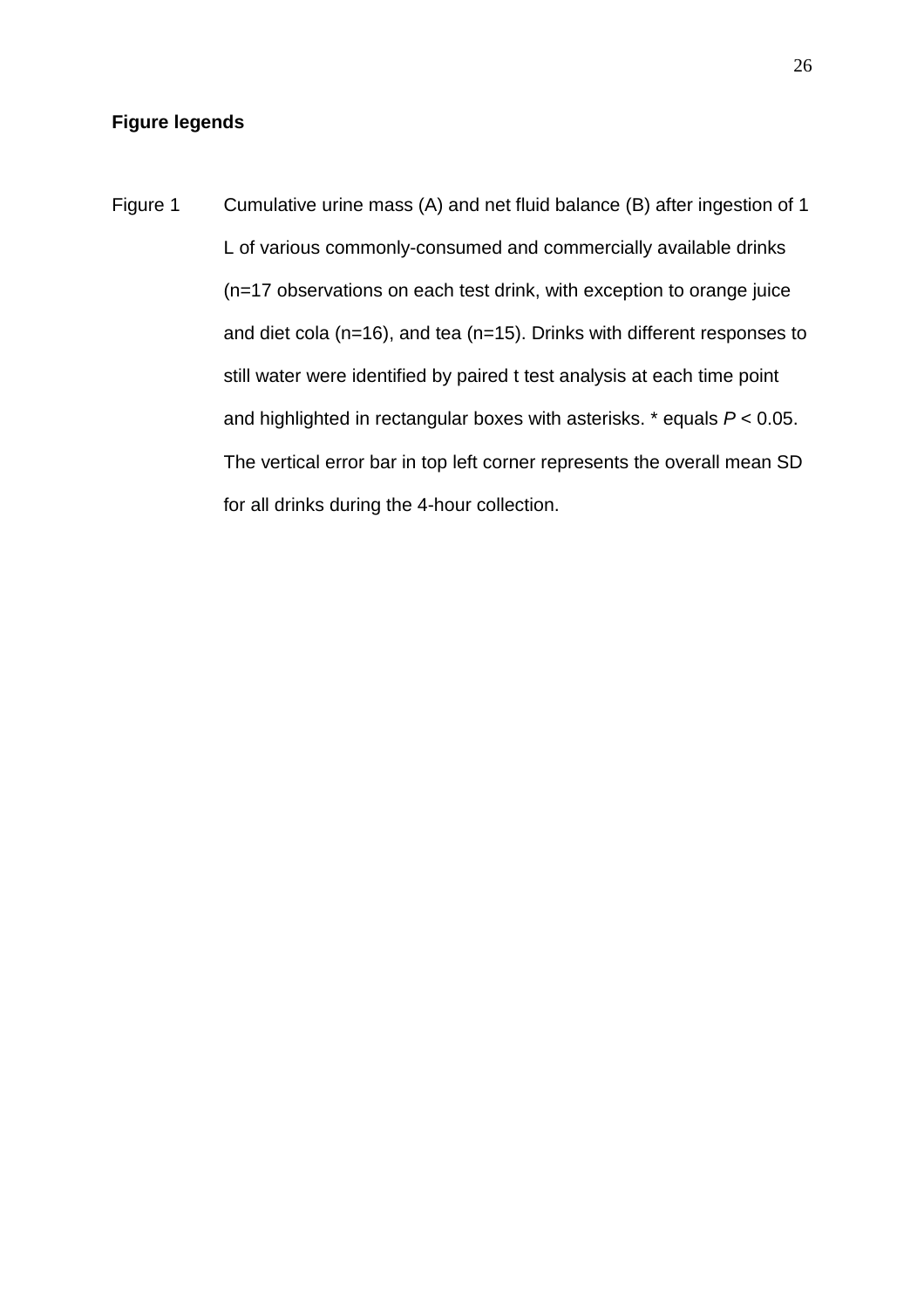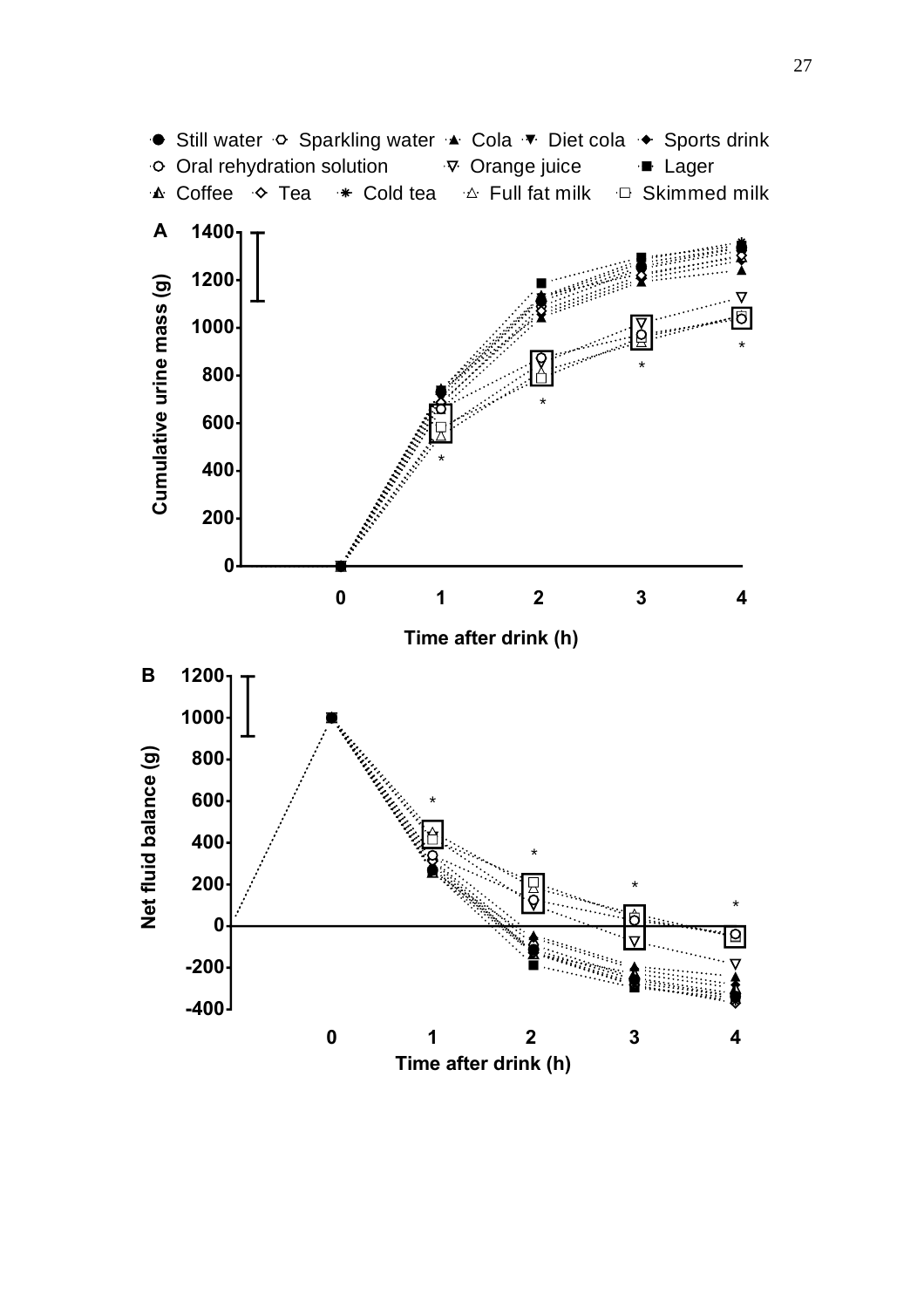Figure 2 Beverage hydration index for 13 commonly-consumed and commercially available drinks. Drinks with different responses to still water were identified by paired t test analysis and highlighted by asterisks. \* equals *P* < 0.05, \*\* equals *P* < 0.01. The dashed line represents twice the CV of the BHI measure. Values are mean (SD) of n=17 observations on each test drink, with exception to orange juice and diet cola (n=16), and tea (n=15).

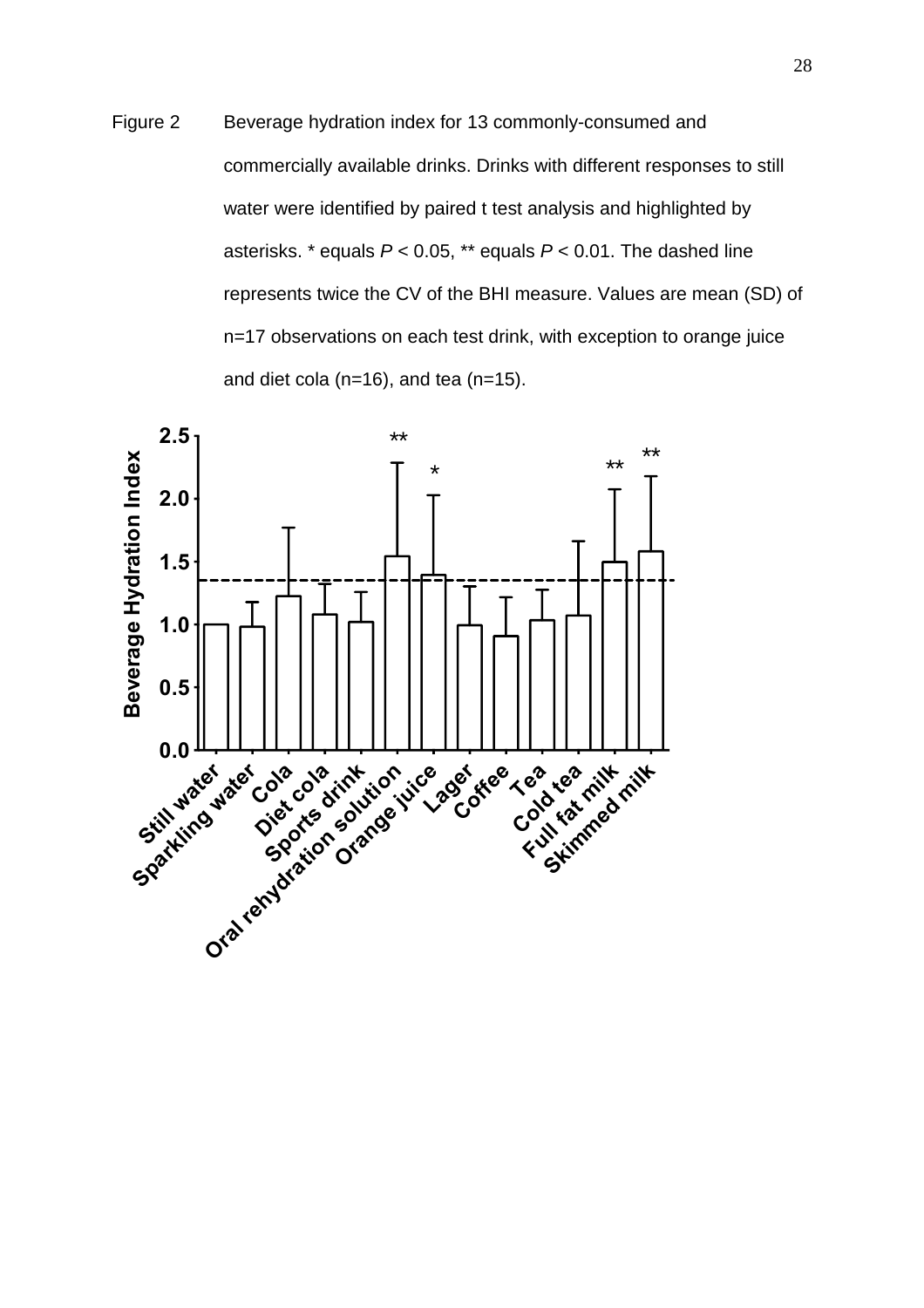Figure 3 Beverage hydration index for 13 commonly-consumed and commercially available drinks after correction for water content of drink ingested. Drinks with different responses to still water were identified by paired t test analysis and highlighted by asterisks.\* equals *P* < 0.05, \*\* equals *P* < 0.01. Values are mean (SD) of n=17 observations on each test drink, with exception to orange juice and diet cola (n=16), and tea  $(n=15)$ .